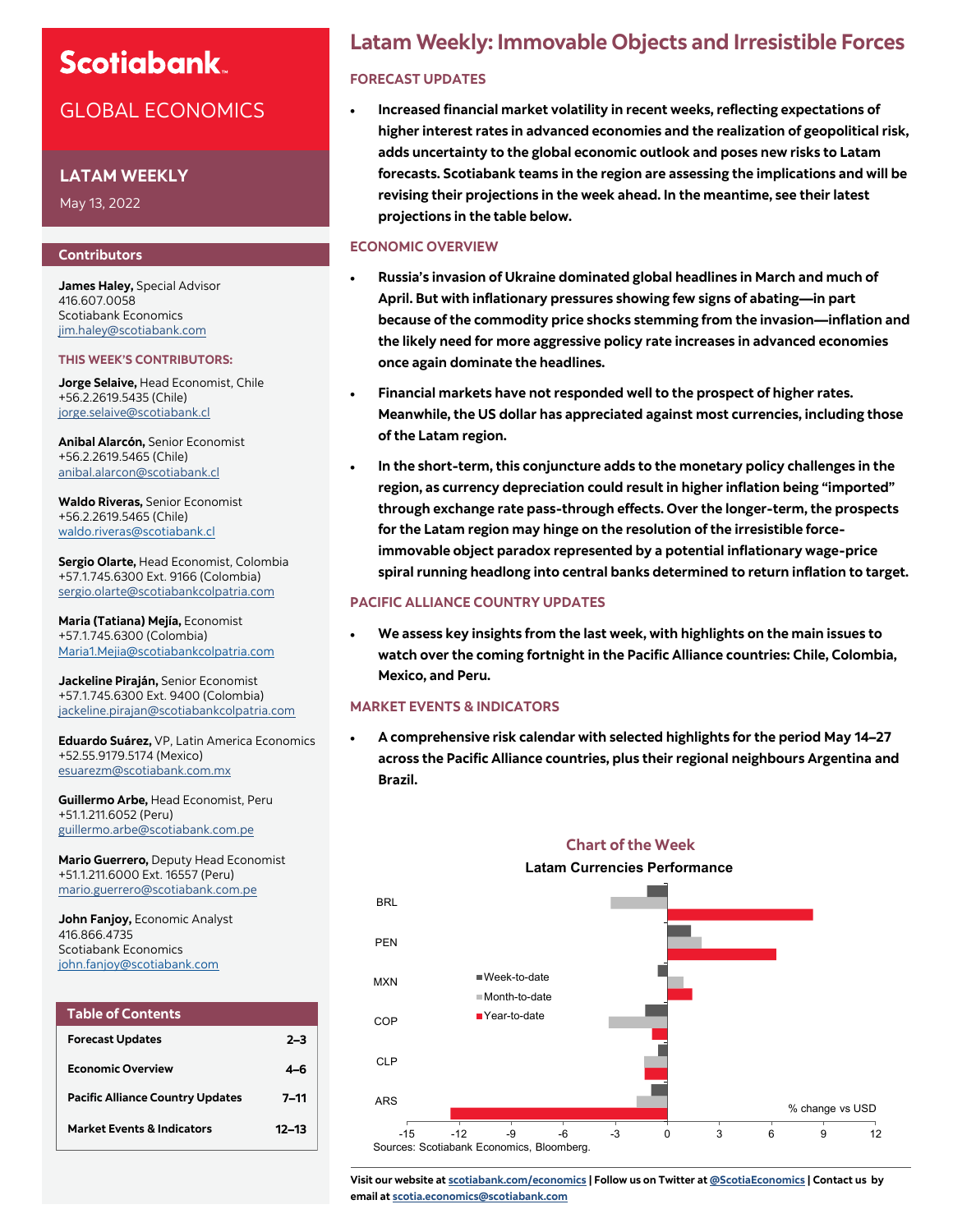## <span id="page-1-0"></span>**Forecast Updates**

|                                   | 2020           | 2021  |       |       |                |                 | 2022            |        |        |        | 2023             |       |               |        |        |       |               |
|-----------------------------------|----------------|-------|-------|-------|----------------|-----------------|-----------------|--------|--------|--------|------------------|-------|---------------|--------|--------|-------|---------------|
| Argentina                         | Q <sub>4</sub> | Q1    | Q2    | Q3    | Q <sub>4</sub> | Q <sub>1e</sub> | Q <sub>2f</sub> | Q3f    | Q4f    | Q1f    | Q <sub>2</sub> f | Q3f   | Q4f           | 2020   | 2021   | 2022f | 2023f         |
| Real GDP (y/y % change)           | $-4.3$         | 2.9   | 17.9  | 11.9  | 8.6            | 6.9             | 1.0             | $-2.7$ | $-3.4$ | $-2.2$ | 1.4              | 3.1   |               | $-9.9$ | 10.3   | 0.4   | 1.3           |
| $CPI(y/y \%, eop)$                | 36.1           | 42.6  | 50.2  | 52.5  | 50.9           | 55.1            | 50.3            | 50.3   | 49.    | 43.6   | 32.5             | 31.6  | 30.6          | 36.7   | 50.9   | 49.1  | 30.6          |
| Unemployment rate (%, avg)        | 11.0           | 10.2  | 9.6   | 8.2   | 7.0            | 9.9             | 9.8             | 9.7    | 9.6    | 9.5    | 9.5              | 9.3   | 9.1           | 11.6   | 8.8    | 9.8   | 9.4           |
| Central bank policy rate (%, eop) | 38.00          | 38.00 | 38.00 | 38.00 | 38.00          | 44.50           | 48.50           | 52.00  | 52.00  | 48.00  | 44.00            | 40.00 | 38.00         | 38.00  | 38.00  | 52.00 | 38.00         |
| Foreign exchange (USDARS, eop)    | 84.15          | 91.99 | 95.72 | 98.74 | 102.74         | 111.01          | 125.90          | 143.50 | 150.00 | 162.00 | 178.00           |       | 191.00 205.00 | 84.15  | 102.74 |       | 150.00 205.00 |

|                                   | 2020   |                | 2021 |                |                |                 | 2022   |       |       |       | 2023            |       |       |        |      |       |       |
|-----------------------------------|--------|----------------|------|----------------|----------------|-----------------|--------|-------|-------|-------|-----------------|-------|-------|--------|------|-------|-------|
| <b>Brazil</b>                     | $Q_4$  | Q <sub>1</sub> | Q2   | Q <sub>3</sub> | Q <sub>4</sub> | Q <sub>1e</sub> | Q2f    | Q3f   | Q4f   | Q1f   | Q <sub>2f</sub> | Q3f   | Q4f   | 2020   | 2021 | 2022f | 2023f |
| Real GDP (y/y % change)           | $-0.9$ |                |      | 4.0            | 1.6            | $\cdot$ 3       | $-0.1$ |       | 1.6   |       | 2.4             |       | 2.5   | $-3.9$ | 4.6  | 1.0   | 2.5   |
| CPI (y/y %, eop)                  | 4.5    | 6.1            | 8.3  | 10.2           | 10.1           |                 |        | 9.2   | 8.1   | 6.3   | 5.0             | 4.4   | 3.4   |        | 10.  | 8.1   | 3.4   |
| Unemployment rate (%, avg)        | 14.2   | 14.9           | 14.2 | 12.6           | 11.1           | 11.1            | 11.1   | 11.0  | 10.8  | 10.8  | 10.7            | 10.6  | 10.3  | 14.2   | 11.1 | 11.1  | 10.6  |
| Central bank policy rate (%, eop) | 2.00   | 2.75           | 4.25 | 6.25           | 9.25           | 11.75           | 13.50  | 13.50 | 13.00 | 12.50 | 12.00           | 11.50 | 11.00 | 2.00   | 9.25 | 13.00 | 11.00 |
| Foreign exchange (USDBRL, eop)    | 5.19   | 5.63           | 4.97 | 5.44           | 5.57           | 4.74            | 5.04   | 4.92  | 4.72  | 4.68  | 4.55            | 4.58  | 4.68  | 5.19   | 5.57 | 4.72  | 4.68  |

|                                   | 2020 |                | 2021           |      |                |                 | 2022            |      |        |        | 2023            |        |      |        |      |       |       |
|-----------------------------------|------|----------------|----------------|------|----------------|-----------------|-----------------|------|--------|--------|-----------------|--------|------|--------|------|-------|-------|
| Chile                             | Q4   | Q <sub>1</sub> | Q <sub>2</sub> | Q3   | Q <sub>4</sub> | Q <sub>1e</sub> | Q <sub>2f</sub> | Q3f  | Q4f    | Q1f    | Q <sub>2f</sub> | Q3f    | Q4f  | 2020   | 2021 | 2022f | 2023f |
| Real GDP (y/y % change)           | 0.4  | 0.0            | 18.9           | 17.2 | 12.0           | 8.8             | 5.6             | 0.9  | $-2.2$ | $-0.7$ | $-0.3$          | $-0.4$ | 0.7  | $-6.0$ | 11.7 | 3.0   | 0.0   |
| CPI (y/y %, eop)                  | 3.0  | 2.9            | 3.8            |      |                | 9.4             | 10.5            | 8.9  | 6.6    | 4.6    | 3.4             | 3.4    | 3.5  | 3.0    |      | 6.6   | 3.5   |
| Unemployment rate (%, avg)        | 10.3 | 10.4           | 9.5            | 8.4  | $7.2^{\circ}$  | 7.8             | 8.3             | 8.3  | 7.7    | 8.1    | 8.6             | 8.5    | 8.0  | 10.6   | 9.1  | 8.0   | 8.3   |
| Central bank policy rate (%, eop) | 0.50 | 0.50           | 0.50           | 1.5C | 4.00           | 7.00            | 9.25            | 9.25 | 8.25   | 6.25   | 5.25            | 4.25   | 3.50 | 0.50   | 4.00 | 8.25  | 3.50  |
| Foreign exchange (USDCLP, eop)    |      | 719            | 734            | 810  | 852            | 786             | 800             | 790  | 780    | 770    | 760             | 750    | 750  | 711    | 852  | 780   | 750   |

|                                   | 2020           |       | 2021           |       |       |                 | 2022            |       |                   |       | 2023             |       |       |        |       |       |       |
|-----------------------------------|----------------|-------|----------------|-------|-------|-----------------|-----------------|-------|-------------------|-------|------------------|-------|-------|--------|-------|-------|-------|
| Colombia                          | Q <sub>4</sub> | Q1    | Q <sub>2</sub> | Q3    | Q4    | Q <sub>1e</sub> | Q <sub>2f</sub> | Q3f   | Q4f               | Q1f   | Q <sub>2</sub> f | Q3f   | Q4f   | 2020   | 2021  | 2022f | 2023f |
| Real GDP (y/y % change)           | $-3.6$         | 0.9   | 18.1           | 13.5  | 10.8  | 6.6             | 9.7             | 4.8   | $2.0-$            | 4.5   | 3.6              | 3.4   | 3.4   | $-7.0$ | 10.6  | 5.8   |       |
| CPI (y/y %, eop)                  | . 6            |       | 3.6            | 4.5   | 5.6   | 8.5             | 8.6             | 8.0   |                   | 4.4   | 3.5              | 3.6   |       | 1.6    | 5.6   |       |       |
| Unemployment rate (%, avg)        | 13.8           | 16.0  | 15.1           | 12.7  | 11.5  | 13.2            | 9.6             | 10.7  | 10.9 <sup>°</sup> | 11.2  | 9.8              | 10.8  | 10.8  | 16.1   | 13.8  | 10.8  | 10.7  |
| Central bank policy rate (%, eop) | 1.75           | 75    | 75             | 2.00  | 3.00  | 5.00            | 00.5            | 8.00  | 8.00              | 7.00  | 6.00             | 5.50  | 5.50  | 75     | 3.00  | 8.00  | 5.50  |
| Foreign exchange (USDCOP, eop)    | 3,428          | 3,663 | 3.755          | 3,809 | 4,065 | 3,764           | 3,933           | 1.770 | 3,755             | 3,750 | 3,690            | 3,650 | 3,600 | 3,428  | 4,065 | 3,755 | 3,600 |

|                                   | 2020           | 2021           |                |       |                |                | 2022          |       |       |       | 2023            |       |               |        |       |       |       |
|-----------------------------------|----------------|----------------|----------------|-------|----------------|----------------|---------------|-------|-------|-------|-----------------|-------|---------------|--------|-------|-------|-------|
| Mexico                            | Q <sub>4</sub> | Q <sub>1</sub> | Q <sub>2</sub> | Q3    | Q <sub>4</sub> | Q <sub>1</sub> | Q2f           | Q3f   | Q4f   | Q1f   | Q <sub>2f</sub> | Q3f   | Q4f           | 2020   | 2021  | 2022f | 2023f |
| Real GDP (y/y % change)           | $-4.4$         | $-3.8$         | 19.9           | 4.5   |                | 1.6            | $1.5^{\circ}$ | 1.6   |       |       |                 | 1.8   | $2.2^{\circ}$ | $-8.2$ | 4.8   | 1.7   | 1.9   |
| CPI (y/y %, eop)                  |                | 4.7            | 5.9            | 6.0   |                |                | 7.3           | 6.7   | 6.5   | 6.1   | 5.4             | 5.2   | 51            |        | .4    | 6.5   | 5.1   |
| Unemployment rate (%, avg)        | 4.3            | 4.3            | 4.2            | 4.3   |                | 3.5            | 4.0           | 3.9   | 4.0   | 3.9   | 3.9             | 3.9   | 3.8           | 4.4    | 4.1   | 4.0   | 3.9   |
| Central bank policy rate (%, eop) | 4.25           | 4.00           | 4.25           | 4.50  | 5.50           | 6.50           | .50           | 8.00  | 8.50  | 9.00  | 9.00            | 9.00  | 9.00          | 4.25   | 5.50  | 8.50  | 9.00  |
| Foreign exchange (USDMXN, eop)    | 19.91          | 20.43          | 19.94          | 20.64 | 20.53          | 19.87          | 20.82         | 21.21 | 21.52 | 21.69 | 21.87           | 21.84 | 22.21         | 19.91  | 20.53 | 21.52 | 22.21 |

|                                   | 2020<br>2021 |                |      |      |      | 2022            |      |      |      | 2023 |      |      |      |         |      |       |       |
|-----------------------------------|--------------|----------------|------|------|------|-----------------|------|------|------|------|------|------|------|---------|------|-------|-------|
| Peru                              | Q4           | Q <sub>1</sub> | Q2   | Q3   | Q4   | Q <sub>1e</sub> | Q2f  | Q3f  | Q4f  | Q1f  | Q2f  | Q3f  | Q4f  | 2020    | 2021 | 2022f | 2023f |
| Real GDP (y/y % change)           | 1.3          | 4.4            | 41.9 | 11.4 | 3.2  |                 | 2.5  |      | 2.9  | 2.8  | 3.0  | 2.8  | 2.5  | $-11.0$ | 13.3 | 2.6   | 2.8   |
| CPI (y/y %, eop)                  | 2.0          | 2.6            |      | 57   | 6.4  | 6.8             | 8.0  | 7.0  | 6.4  | 6.1  | 4.9  | 4.6  | 4.0  | 2.0     | 6.4  | 6.4   | 4.0   |
| Unemployment rate (%, avg)        | 13.8         | 15.3           | 10.3 | 10.0 | 7.8  | 9.4             | 8.0  | 7.5  | 7.5  | 8.0  | 7.8  | 7.5  | 7.0  | 13.9    | 10.9 | 7.8   | 7.6   |
| Central bank policy rate (%, eop) | 0.25         | 2.25           | 0.25 | 1.00 | 2.50 | 4.00            | 5.50 | 5.75 |      | 575  | 5.75 | 5.75 | 5.75 | 0.25    | 2.50 | 575   | 5.75  |
| Foreign exchange (USDPEN, eop)    | 3.62         | 3.74           | 3.87 | 4.13 | 4.00 | 3.68            | 3.80 | 3.90 | 3.80 | 3.75 | 3.80 | 3.75 | 3.70 | 3.62    | 4.00 | 3.80  | 3.70  |

|                                   | 2020           |                | 2021 |        |      |                | 2022            |      |                   |      | 2023            |      |      |        |      |       |       |
|-----------------------------------|----------------|----------------|------|--------|------|----------------|-----------------|------|-------------------|------|-----------------|------|------|--------|------|-------|-------|
| <b>United States</b>              | Q <sub>4</sub> | Q <sub>1</sub> | Q2   | Q3     | Q4   | Q <sub>1</sub> | Q <sub>2f</sub> | Q3f  | Q4f               | Q1f  | Q <sub>2f</sub> | Q3f  | Q4f  | 2020   | 2021 | 2022f | 2023f |
| Real GDP (y/y % change)           |                | 0.5            | 12.2 | 4.9    | 5.5  | 3.6            | 3.8             | 3.9  | 21                | 3.5  | 2.9             | 2.8  | 2.4  | $-3.4$ |      | 3.8   | 2.9   |
| CPI (y/y %, eop)                  |                | 1.9            | 4.8  | 5.3    | 6.7  | 8.0            | 8.4             | 8.0  |                   | 5.8  | -4.5            | 3.7  | 31   |        |      |       | 3.1   |
| Unemployment rate (%, avg)        | 6.8            | 6.2            | 5.9  | $-5.7$ | 4.2  | 3.8            | 3.5             | 3.5  | 3.6               | 3.8  | 3.9             | 4.0  | 4.1  | 8.1    |      | 3.6   | 3.9   |
| Central bank policy rate (%, eop) | 0.25           | 2.25           | 0.25 | 0.25   | 0.25 | 0.50           | 1.50            | フフ5  | 75                | 3.00 | 3.00            | 3.00 | 3.00 | 2.25   | 0.25 | 275   | 3.00  |
| Foreign exchange (EURUSD, eop)    | 1.22           | 1.17           | 1.19 | 1.16   | 1.14 | 1.11           | 1.12            | 1.10 | 1.10 <sub>1</sub> | 1.10 | 1.10            | 1.12 | 1.12 | 1.22   | 1.14 | 1.10  | 1.12  |

Source: Scotiabank Economics.

Red indicates changes in estimates and forecasts since previous *Latam Weekly* on April 29, 2022.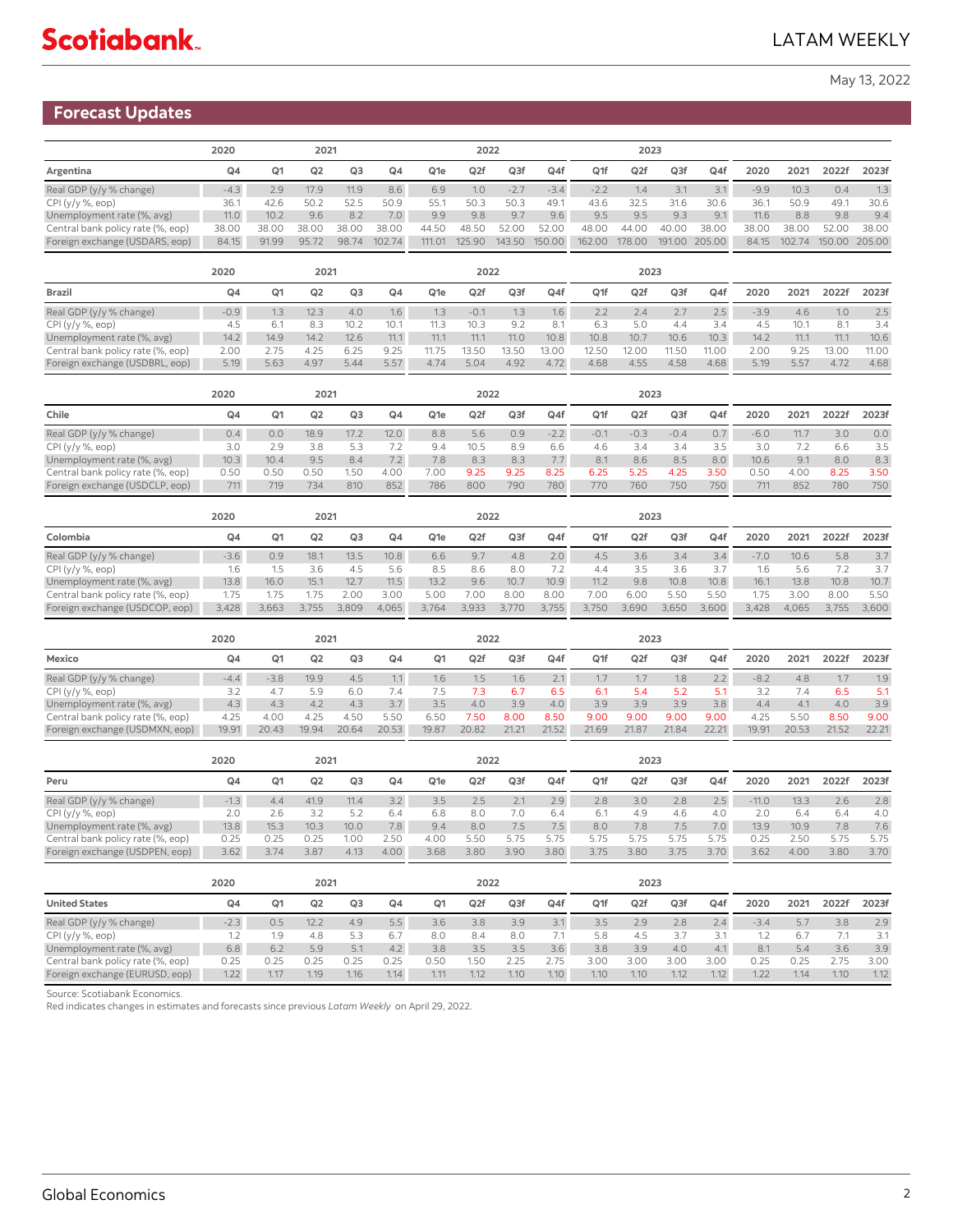## **Forecast Updates: Central Bank Policy Rates and Outlook**

**Latam Central Banks: Policy Rates and Outlook**

|                            |         |               | <b>Next Scheduled Meeting</b> |            | <b>Market Pricing</b> |        | <b>BNS Forecast</b> |                                                                                                                                                                                                                                                                                                                                                                                                                                                                                                                                                                                                                                                                                |
|----------------------------|---------|---------------|-------------------------------|------------|-----------------------|--------|---------------------|--------------------------------------------------------------------------------------------------------------------------------------------------------------------------------------------------------------------------------------------------------------------------------------------------------------------------------------------------------------------------------------------------------------------------------------------------------------------------------------------------------------------------------------------------------------------------------------------------------------------------------------------------------------------------------|
|                            | Current | Date          | Market                        | <b>BNS</b> | 12 mos                |        |                     | 24 mos End-2022 End-2023 BNS guidance for next monetary policy meeting                                                                                                                                                                                                                                                                                                                                                                                                                                                                                                                                                                                                         |
| Argentina, BCRA, TPM, n.a. | 49.00%  | n.a.          | n.a.                          | 52.00%     | n.a.                  | n.a.   | 52.00%              | 38.00% The Central Bank hiked its key benchmark rate by 200 bps on May 12, to 49%, to<br>contain rising inflation. The increase followed the release of data showing 12-month<br>inflation running at 58% through April. With inflation expectations trending higher,<br>additional rate hikes will be required to achieve the positive real policy rate stipulated<br>in the government's program with the IMF.                                                                                                                                                                                                                                                               |
| Brazil, BCB, Selic         | 12.75%  | Jun-15        | 12.65%                        | 13.50%     | 13.14%                | 11.60% | 13.00%              | 11.00% The BCB hiked the Selic rate by 100 bps for the second consecutive time, as it was<br>expected, to 12.75% from 11.75% in the May meeting. As external pressures continue to<br>push prices higher, the BCB is also facing contaminated long-term inflation<br>expectations and general elections in October. In this context, we expect the BCB to<br>keep tightening rates further and reach 13.50% in 2022 Q2.                                                                                                                                                                                                                                                        |
| Chile, BCCh, TPM           | 8.25%   | <b>Jun-07</b> | 8.25%                         | 9.25%      | 8.49%                 | 5.38%  | 8.25%               | 3.50% We expect the benchmark rate will not exceed 9.25% in this tightening cycle, with rate<br>cuts beginning in December 2022.                                                                                                                                                                                                                                                                                                                                                                                                                                                                                                                                               |
| Colombia, BanRep, Tll      | 6.00%   | <b>Jun-30</b> | 5.74%                         | 7.00%      | 10.61%                | 8.22%  | 8.00%               | 5.50% In April's Monetary Policy Report, BanRep's staff increased inflation and growth<br>projections and now inflation is expected to remain above the target range in 2022 and<br>2023, still with high uncertainty. Ahead of the June and July meetings, we expect<br>BanRep to continue increasing the monetary policy rate at a 100 bps pace to reach a<br>terminal point of 8.00%.                                                                                                                                                                                                                                                                                       |
| Mexico, Banxico, TO        | 7.00%   | $Jun-23$      | 7.43%                         | 7.50%      | 10.06%                | 8.96%  | 8.50%               | 9.00% Banxico delivered the consensus estimate 50 bps hike in the latest meeting. Also<br>matching expectations, Banxico revised its inflation forecasts, increasing both general<br>and core inflation. In terms of the Board's decision, there was one dissenter who<br>supported a 75 bps hike. Also in a hawkish stance, the statement mentioned that they<br>would consider "acting in a more aggressive manner to meet its inflation target".<br>leaving the door open for bigger adjustments in the future, especially if inflationary<br>pressures fail to get anchored. Right now, we expect a terminal monetary policy rate for<br>2022 at 8.50%, with upward risks. |
| Peru, BCRP, TIR            | 5.00%   | Jun-09        | n.a.                          | 5.50%      | n.a.                  | n.a.   | 5.75%               | 5.75% The BCRP could raise the reference rate by 50 bps to 5.50% at the June 9 policy rate<br>meeting in response to rising inflation expectations.                                                                                                                                                                                                                                                                                                                                                                                                                                                                                                                            |

Sources: Scotiabank Economics, Scotiabank GBM, Bloomberg.



## Global Economics 3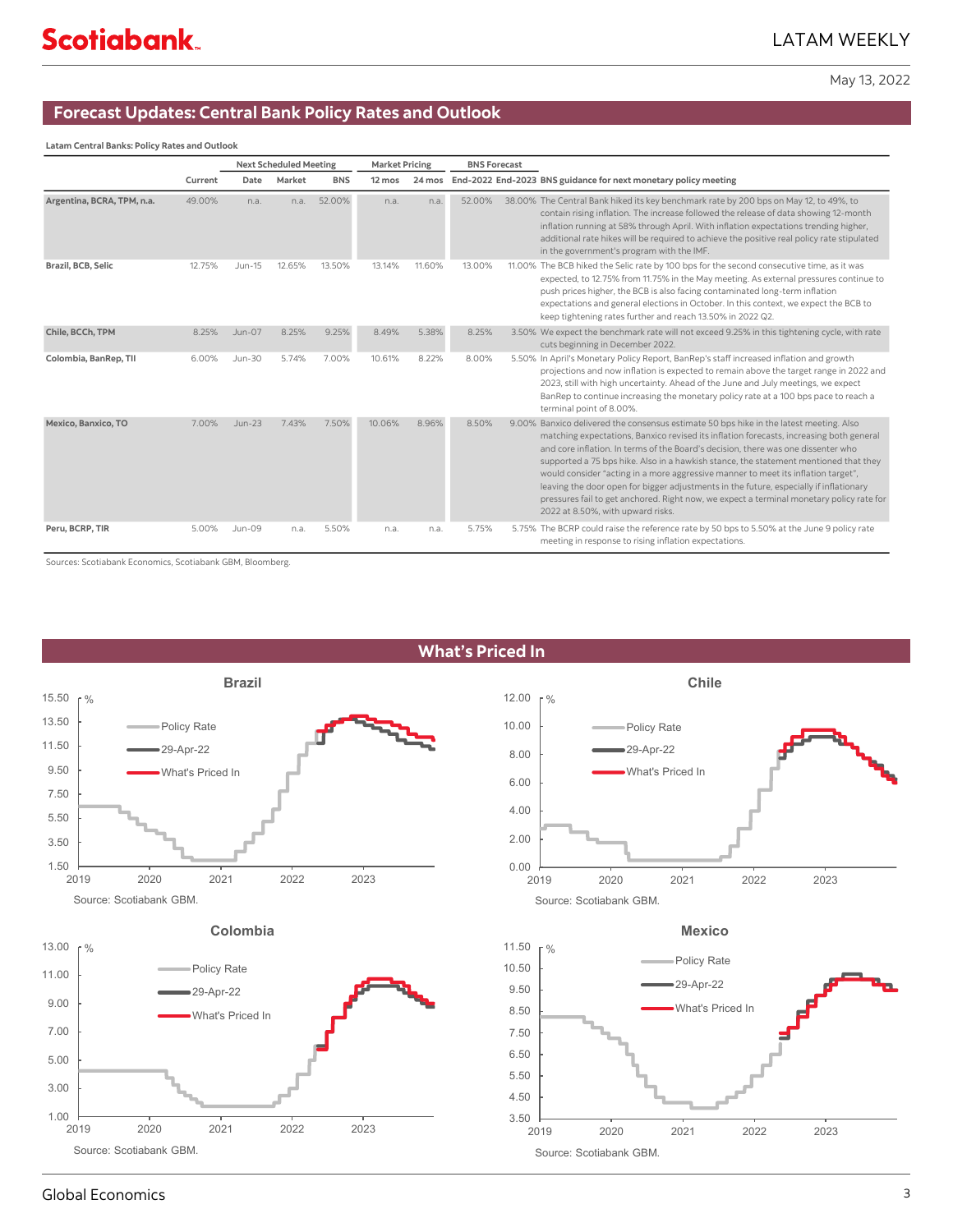# <span id="page-3-0"></span>**Economic Overview: Immovable Objects and Irresistible Forces**

- **Increases in inflation, and especially inflation expectations, are a source of considerable concern to central banks around the globe. A key worry is the possible wage-price spiral that higher expected inflation generates. Once embedded in wage bargaining, such a dynamic can resemble an irresistible force, one that is difficult to contain.**
- **But central banks with decades of inflation-targeting experience are loath to give up on their price stability commitments. Their determination to keep inflation well anchored at a "low, stable level" makes them implacable inflation fighters (even if they may have misjudged the persistence of price pressures). They could be immovable objects in the path to accelerating inflation.**
- **How this irresistible force-immovable object paradox plays out will determine global growth prospects over the months ahead. In the interim, the prospect of a clash between the two has led to increased financial market volatility and a marked appreciation of the US dollar. In the short-term, these effects add to the challenges faced by Latam central bankers.**

#### **SOMETHING HAS TO GIVE**

**Since the start of 2022, two stories have dominated headlines around the world inflation and Russia's war in Ukraine.** The two are not wholly unrelated, of course, with global commodity prices—particularly for fertilizers, cereals and foodstuffs (sunflower oil)—spiking higher in anticipation of disruptions to Ukraine's export capacity and the effects of sanctions on Russia. These price shocks have compounded COVID-19-related shocks to global supply chains, propagating a steady increase in price pressures.

**As a result, inflation that just six or more months ago could be attributed to "temporary" factors is today a persistent and pressing problem.** No country has been immune to these shocks, including those in the Latam region. And for central banks across the globe, the critical question is whether higher inflation becomes embedded in expectations that fuel rising wage pressures, which in turn could unleash a wage-price spiral.

**Russia's invasion of Ukraine temporarily crowded out coverage of inflation.** But with a desultory Russian advance, Ukrainian counterattacks, and the emerging prospect of a potential military stalemate, inflation—what it implies for monetary policy and the effects of that on asset prices—once again dominates the news. Over the past couple of weeks global asset prices have been whiplashed by the realization of higher interest rates in advanced economies and the expectation of more rate hikes to come. Bond markets have sold off, and equity markets have experienced high volatility as they have progressively trended down.

**To some extent, and with the benefit of hindsight, none of this should have come as an unmitigated surprise:** interest rates were, after all, at historically low levels (as they have been for a decade or more in the wake of the global financial crisis); moreover, the global economy has been emerging from a once-in-a-century pandemic. Even without the price shock resulting from the Russian invasion of Ukraine, which arguably—though, even here, there is room for debate—was less foreseeable, interest

#### **CONTRIBUTORS**

#### **James Haley**

Special Advisor 416.607.0058 Scotiabank Economics [jim.haley@scotiabank.com](mailto:jim.haley@scotiabank.com)

**Chart 1**



Argentina: MPR = 49.0%; Real MPR = 16.5%. Sources: Scotiabank Economics, Haver Analytics.



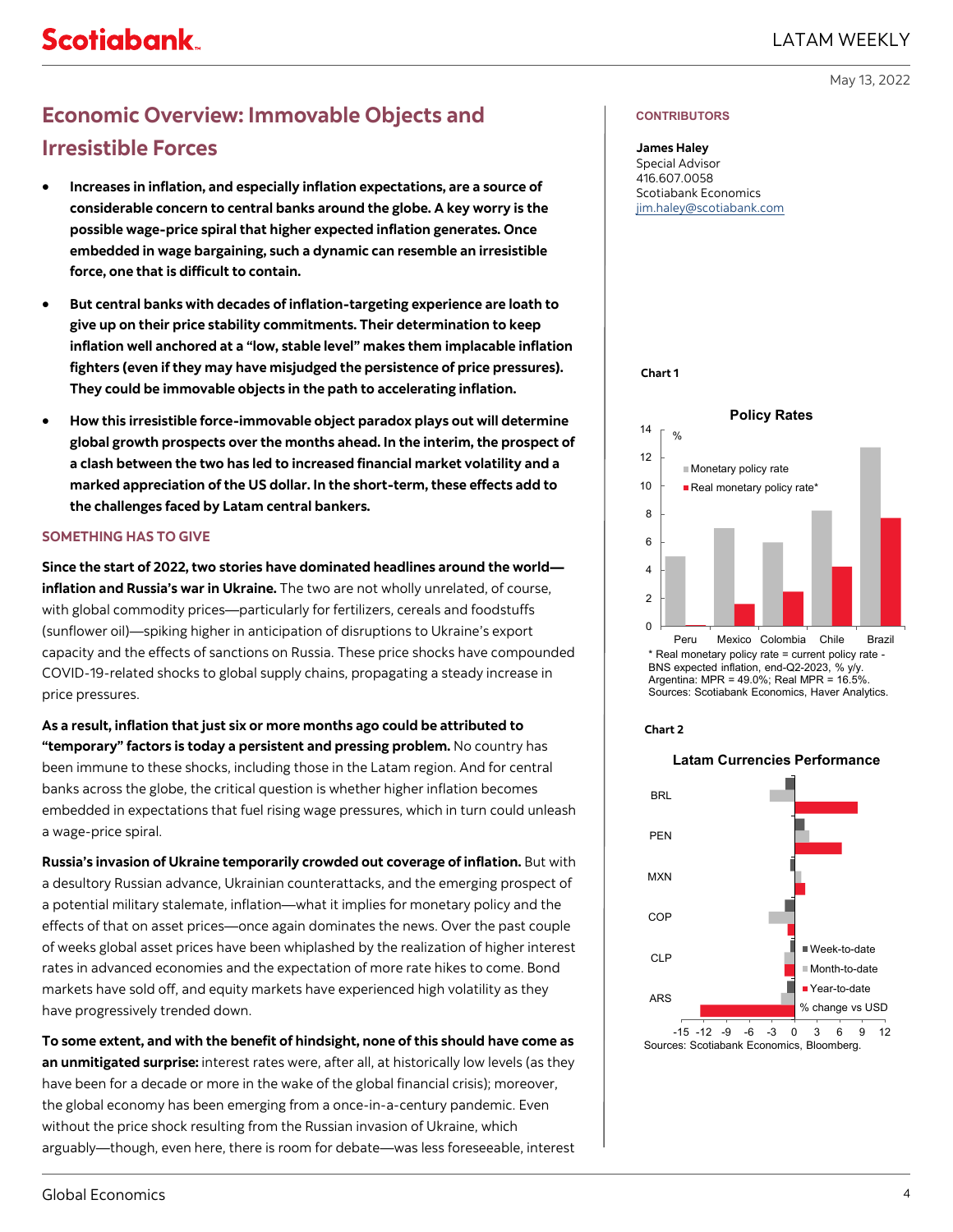**To be fair, the news on the inflation front is not all bad.** US inflation was down slightly in April, as price pressures moderated from March. However, the improvement turned out to be less than consensus was expecting and, as Scotiabank's Derek Holt has pointed out, **[US](https://www.scotiabank.com/ca/en/about/economics/economics-publications/post.other-publications.economic-indicators.scotia-flash.-may-11--2022-.html)  [Core Inflation is Still Running Hot](https://www.scotiabank.com/ca/en/about/economics/economics-publications/post.other-publications.economic-indicators.scotia-flash.-may-11--2022-.html)**. The market did not react well. Expectations of higher interest rates have taken a toll on financial markets in recent weeks as the realization that the Fed can, in fact, raise rates, as well as lower them, sunk in. It remains to be seen how much of the market reaction is a by-product of spillover from the more esoteric assets. In such an environment, after all, valuations on a range of speculative assets—and the modern equivalent of tulip bulbs—would likely come under stress.

**The inflation outlook is little better in the Latam region.** In **[Mexico](https://www.scotiabank.com/ca/en/about/economics/economics-publications/post.daily-publications.latam-daily.latam-daily.2022-issues.-may-10-2022-.html)**, inflation continued to trend higher April, rising from 7.45% y/y to 7.68%. While this was slightly below consensus, core inflation jumped from 6.78% y/y in March to 7.22% in April. Those

developments undoubtedly weighed heavily in Banxico's decision to raise its policy rate by 50 bps on May 12, with what our economists in Mexico view as **[hawkish guidance](https://www.scotiabank.com/ca/en/about/economics/economics-publications/post.daily-publications.latam-daily.latam-daily.2022-issues.-may-13-2022-.html)**. The central bank in Peru likewise hiked its policy rate 50 bps on May 12, in response to inflation that rose to almost 8% y/y in April and an increase in 12-month ahead inflation expectations to 4.62%, up from 4.39% in March, and well above the BCRP's inflation target. Similarly, in **[Chile](https://www.scotiabank.com/ca/en/about/economics/economics-publications/post.daily-publications.latam-daily.latam-daily.2022-issues.-may-6-2022-.html)**, the BCCh raised its policy rate 125 bps to 8.25%, surprising the expectations of both the market and Scotiabank's team in Santiago. As our experts there have pointed out, two factors likely influenced the central bank's decision: the depreciation of the Chilean peso against the dollar, which could lead to higher inflation through exchange rate pass-through effects, and inflation itself. In **[Colombia](https://www.scotiabank.com/ca/en/about/economics/economics-publications/post.daily-publications.latam-daily.latam-daily.2022-issues.-may-6-2022-.html)**, meanwhile, inflation soared in April rising by a whopping 1.25% m/m, as annual inflation increased to 9.23%. Core inflation also increased—from 5.31% y/y in March to 5.95% in April—to the highest level since September 2016.

**These inflation trends could prove problematic in the months ahead.** This is because, to the extent that high core inflation becomes incorporated into wage bargaining, increases in expected inflation will lead to higher wage demands. And since higher wages feed through to product and services prices, this process could generate higher inflation that eventually leads to still-higher wage demands, resulting in yet higher wage increases, and so on. Note the use of the conditional tense in the preceding sentence. It is key.

**Higher inflation that leads to rising wage demands can trigger a wage-price spiral reminiscent of past decades.** However, such dynamics do not necessarily lead to a replay of the 1970s, even if they may appear at times to be irresistible forces. The difference between then and now is that central banks both in the Latam region and the advanced countries have well-defined inflation-targeting frameworks that anchor policy targets and guide decision-making. To the extent that these central banks remain steadfastly loyal to their low, stable inflation commitments, there is no reason to believe that we are on the cusp of ever-accelerating inflation. That, in a nutshell, is the wholly reasonable basis of Scotiabank's (and other) projections showing inflation returning to target over the medium-term, even if the timing of that return has been pushed out owing to supply and commodity price shocks.

**But if central banks in the Latam region and elsewhere remain immovable objects in the path of an irresistible force pushing higher inflation, we have a problem.** The paradox is only resolved through one of two possible outcomes: either inflation expectations and wage demands are ratcheted down, in which case inflation returns to target, or higher wage demands and product pricing that are inconsistent with the monetary anchor ultimately lead to lower growth and increasingly high unemployment, which eventually elicits a moderation in wage demands and narrower pricing margins as stores see inventories of unsold goods rise. The first resolution entails a relatively painless process of adjustment. The second is far more disruptive; it is why central banks around the globe have sought to anchor inflation expectations. And as noted in the last edition of the *[Latam Charts](https://www.scotiabank.com/ca/en/about/economics/economics-publications/post.other-publications.latam-charts-weekly.latam-charts-weekly--may-5--2022-.html)*, Latam central banks have been proactive in this regard (chart 1); advanced country central banks somewhat less so.

**Recent rate hikes by the Bank of England, the Bank of Canada, and the Fed, together with the intimations of a likely rate increase by the ECB, and the articulation of a resolve to do more—to do "whatever it takes," to borrow a phrase—to preserve price stability could keep inflation expectations firmly anchored.** That would, of course, be the best outcome. But in a world of repeated supply shocks and global commodity price spikes, the expectation of that outcome may well be Panglossian.



-18 -12 -6 0 6 12 18

Sources: Scotiabank Economics, Bloomberg.

Peru

■ Year-to-date

% change

May 13, 2022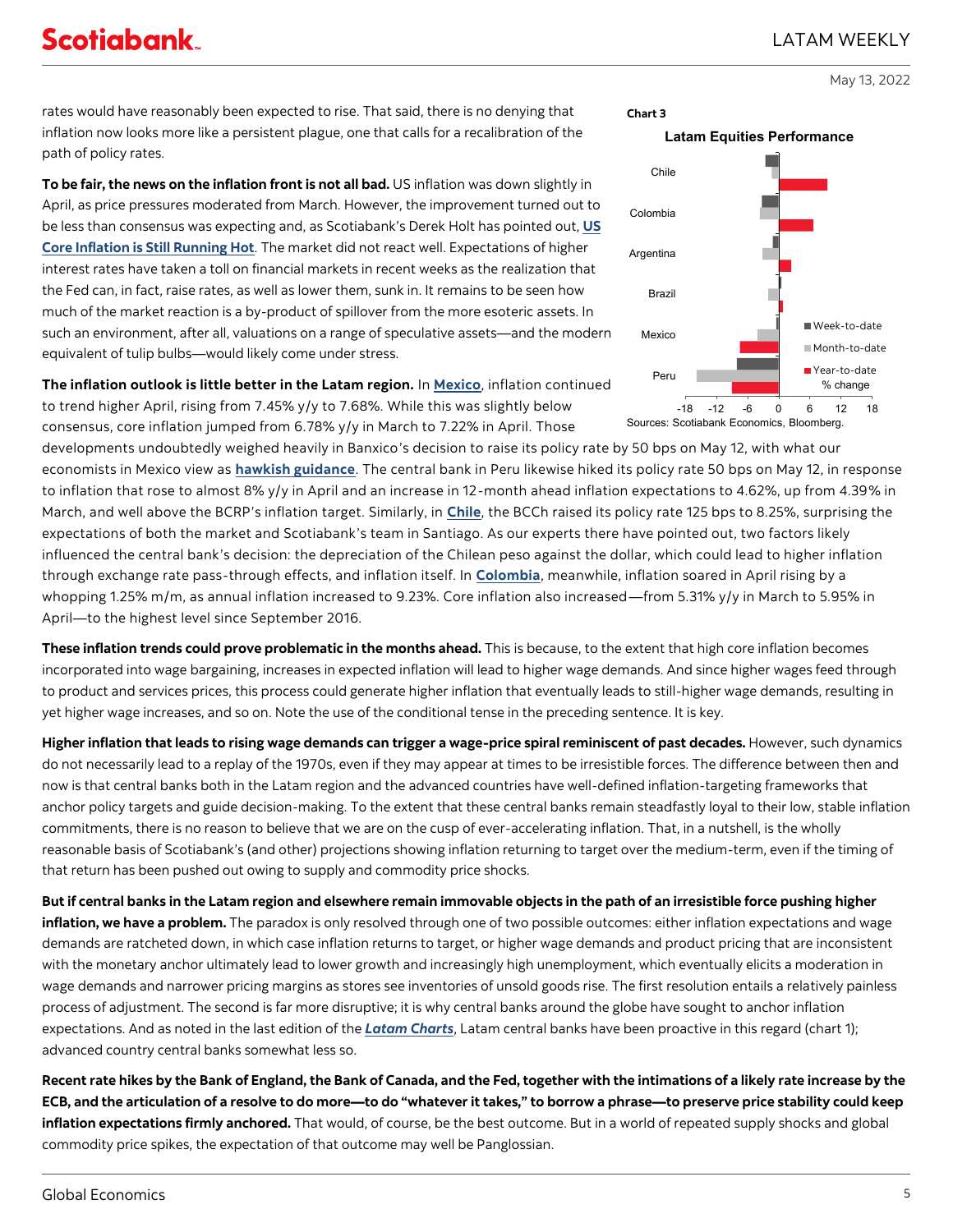**How the irresistible force-immovable object paradox will be resolved is, for now, uncertain.** That will be decided in the coming months. A more immediate concern for the region's central bankers is the US dollar, which has appreciated against most currencies around the globe, including those of Latam countries. Through much of 2022, their currencies had held their own (and even appreciated) against the dollar, as proactive policy rate increases provided a favourable interest rate spread. That stability has looked far less certain in the last few weeks in the wake of the Fed's more hawkish messaging on interest rates. As expectations of US rates have risen, and geopolitical risks materialized —shifting global investor risk appetite—regional currencies have depreciated (chart 2). In the past week, all but Peru's PEN has depreciated against the dollar. Local equities markets have likewise sold off, as these factors have been priced in (chart 3). At the same time, the region's electoral schedule and idiosyncratic political uncertainties have probably played a role in the re-pricing of assets.

**For Latam central bankers, a sustained period of currency depreciation would greatly complicate the return to inflation targets.** This is because currency weakening would add to inflation through the pass-through effects noted above. In such a scenario, central bankers would have to weigh the potential output losses of an earlier return to target against the longer-term costs of weakened credibility associated with a longer path back. This output-inflation tradeoff is not entirely under their control, however.

**In this respect, the tradeoffs that Latam central banks confront in the weeks ahead will be greatly influenced by the decisions made by the Fed and other advanced country central banks in the resolution of the irresistible force-immovable object paradox.**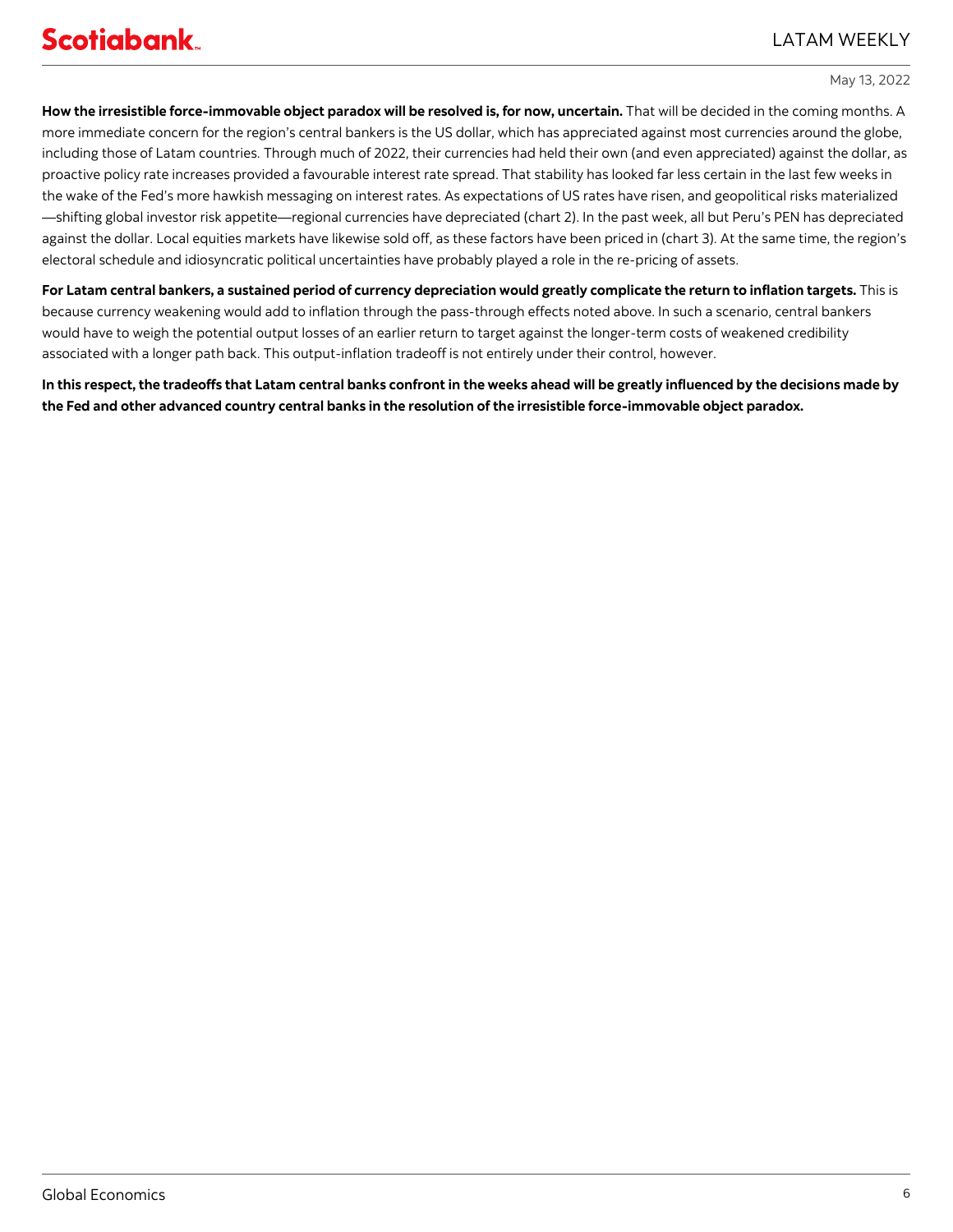## LATAM WEEKLY

### May 13, 2022

# <span id="page-6-0"></span>**Pacific Alliance Country Updates**

## **Chile—Central Bank Speeds Up Stimulus Withdrawal amid Rising Inflation**

**Jorge Selaive,** Head Economist, Chile **Anibal Alarcón,** Senior Economist **Waldo Riveras,** Senior Economist +56.2.2619.5435 (Chile) [jorge.selaive@scotiabank.cl](mailto:jorge.selaive@scotiabank.cl) [anibal.alarcon@scotiabank.cl](mailto:anibal.alarcon@scotiabank.cl) [waldo.riveras@scotiabank.cl](mailto:waldo.riveras@scotiabank.cl)

**The daily number of confirmed COVID-19 cases has started to increase in recent days.** The **Chart 1**

test positivity rate rose to 6%. For now, however, occupancy rates of ICU beds and COVID-19 -related death rates are decreasing. Meanwhile, the vaccination campaign has reached 94.4% of the eligible population. The rollout of booster (third) doses continues—reaching 14.1 million people—and the new booster dose (fourth) is in progress—with 4.8 million people covered. Overall, mobility has continued to increase in May, which will support the economic activity, mainly services.

**In light of the increase in COVID-19-related cases, the government announced that the Metropolitan Region (52 communes) will go back to the medium health impact stage, starting Thursday, May 12.** In total, 95 communes in the country will change from low to medium impact.

## **ECONOMIC RECOVERY LED BY STABILIZATION OF GOODS PRODUCTION, WHILE ANNUAL INFLATION INCREASES**

**On Monday, May 2, the central bank (BCCh) released data on monthly GDP for March, which expanded 7.2% y/y, above market expectations (Bloomberg: 6.2%) and in line with Scotiabank's estimate (7.0%).** Imacec grew 1.6% m/m (seasonally adjusted), recouping part of the contraction in economic activity observed since December, largely owing to faster growth of services and a stabilization in goods production.

**With these figures, GDP nevertheless fell 0.4% q/q in Q1-2022, reflecting convergence to trend levels of GDP.** However, the decline in quarterly growth raises the risk of a moderate technical recession should Q2-2022 also turn out to be negative. A technical recession would be consistent with our base case scenario, in which the second half of the year is crucial to our higher-than-consensus estimate of annual GDP growth in 2022 of 3% (chart 1). Risks to our projection include external factors linked to the global slowdown as well as local factors coming from heightened political uncertainty.

**On Friday, May 6, the statistical agency (INE) released the April CPI inflation, which rose 1.4% m/m (10.5% y/y), above both market and our expectations.** These levels of inflation generate significant second-round effects that give rise to inflationary persistence that is not easy to contain. In this context, after two consecutive monthly inflationary surprises, we have

revised our inflation scenario for 2022 and 2023, projecting annual inflation in 2022 at 8.4% and in 2023 at 3.7% (previously 6.6% and 3.5%, respectively).

## **GOVERNMENT REVISES ITS FORECAST OF 2022 GDP GROWTH, AND INCREASED ITS PROJECTION FOR INFLATION**

**In this context, on Tuesday, May 3, the Ministry of Finance (MoF) published its quarterly Public Finance report for the first quarter of 2022.** A key change from the last report was the downward revision in the GDP projection for 2022, which decreased from 3.5% in December to 1.5%. According to the MoF, the projection is consistent with a -1.0% contraction in domestic demand in 2022 (from +2.6%). The MoF also revised its CPI inflation forecast upwards, from 6.5% to 8.9% on average for 2022.



Sources: Scotiabank Economics, BCCh.

#### **Chart 2**

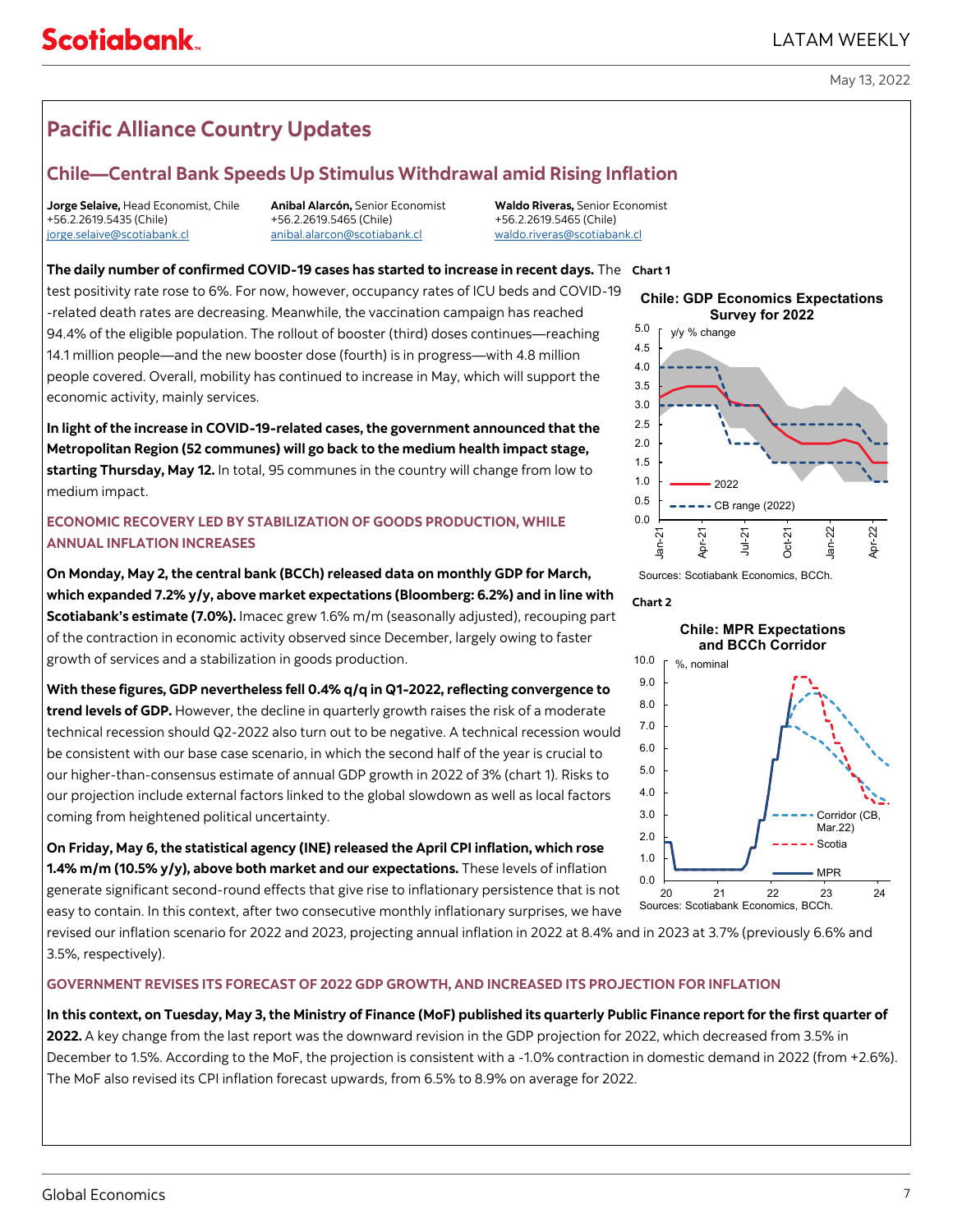## **A ROLLER-COASTER MONETARY POLICY RATE BECOMES MORE LIKELY**

**On Thursday, May 5, the BCCh hiked the monetary policy rate (MPR) by 125 basis points (bps), to 8.25%, surprising both market and our expectations.** The BCCh statement makes for a hawkish read, particularly in pointing out that all the recent international and national data are inflationary and the discussion of the Board's decision to place the policy rate in the upper part of the rate corridor revealed a few weeks ago in the March *Monetary Policy Report*. The statement also reveals concern with respect to the recent nominal depreciation of the Chilean peso (CLP), which contrasts with the fall in the real exchange rate and the limited multilateral depreciation of the CLP.

**We discern a central bank concerned about local inflation and inflation expectations, and we reassess the terminal rate of this policy cycle towards 9.25% (chart 2).** After being one of the most aggressive central banks in the recent tightening cycle, the BCCh will be forced to unwind the withdrawal of monetary stimulus quickly and aggressively after the first signs of disinflation. Special attention should be paid to the CLP and monthly CPI as monetary policy will no longer have credible forward guidance. The BCCh has turned to reacting to short-run data, minimizing its usual forward-looking behaviour.

## **A LOOK AHEAD**

**Lastly, in the fortnight ahead, the central bank will release the Q1-2022 GDP growth, on Wednesday, May 18, and will publish the minutes of the last monetary policy meeting on Friday, May 20.**

# **Colombia—Economic Policy Priorities for the Next President Range from the Urgent to the Important**

**Sergio Olarte,** Head Economist, Colombia **Maria (Tatiana) Mejía,** Economist **Jackeline Piraján,** Senior Economist +57.1.745.6300 Ext. 9166 (Colombia) +57.1.745.6300 (Colombia) +57.1.745.6300 Ext. 9400 (Colombia)

[sergio.olarte@scotiabankcolpatria.com](mailto:sergio.olarte@scotiabankcolpatria.com) [Maria1.Mejia@scotiabankcolpatria.com](mailto:Maria1.Mejia@scotiabankcolpatria.com) [jackeline.pirajan@scotiabankcolpatria.com](mailto:jackeline.pirajan@scotiabankcolpatria.com)

**In a couple of weeks, Colombia will hold elections to choose the next president for a four-year Chart 1 term.** Recent voter intention surveys point to the leftist candidate, Gustavo Petro, and the centre -right candidate, Federico Gutierrez, as the two potential contenders in the runoff election. However, polls also revealed that the undecided share of the population remains high, and it is difficult to predict who the new president at the Casa de Nariño will be. A first milestone on the election schedule was passed with the recent Congressional election, which proceeded smoothly. In fact, the main credit rating agencies highlighted that Colombia has well-established institutions that will be preserved, which reduces the probability of sudden changes in economic policy. This stability is an important feature given that the next president will have to deal with a range of important challenges requiring structural changes to economic policies, in addition to the most urgent issue—increasingly high inflation.

**There is a common factor in the political agenda for all the candidates and it is fiscal** 

**sustainability.** Prior to the pandemic, economic analyses of Colombia typically found a weak and rigid fiscal structure with low income taxes as percentage of GDP (17% of GDP, compared to the OECD average of around 35%), and a highly inflexible budget, with about 80% of budget spending non-discretionary. During the pandemic shock, the fiscal rule was suspended and the

debt-to-GDP ratio increased from 50% of GDP to 65% (chart 1). In 2021, a fiscal reform package was approved, reversing some tax reductions to the corporate sector, but this reform was far from being the structural reform that is needed. As a result, the next president will not only have less fiscal space in which to operate, but also a new fiscal rule, introduced in 2022, which targets a reduction in the net structural primary balance to 1.4% of GDP in 2023, from the current estimate of 2.6% of GDP.

In this regard, tax reform is likely to be the first task of the next government. The leftist candidate, Gustavo Petro, proposes dropping all tax exemptions and maintaining the consumer staple basket without VAT. He also wants to increase the personal tax base. According to his calculations, these changes would increase tax collections by around 5.5% of GDP, which would constitute an unprecedented amount compared with traditional tax reforms in Colombia (0.5% of GDP). Uncertainty remains whether fiscal reforms would be the first priority of Federico Gutierrez, though some proposals that we have heard include reducing corporate taxes, increasing taxes to wealthy people, further implementing electronic bills, reducing some tax exceptions (no clarity here regarding which sectors), and raising regional tax collection. A similar approach is proposed by Sergio Fajardo, with emphasis on green taxes. The only candidate who, for now, downplays fiscal reform is

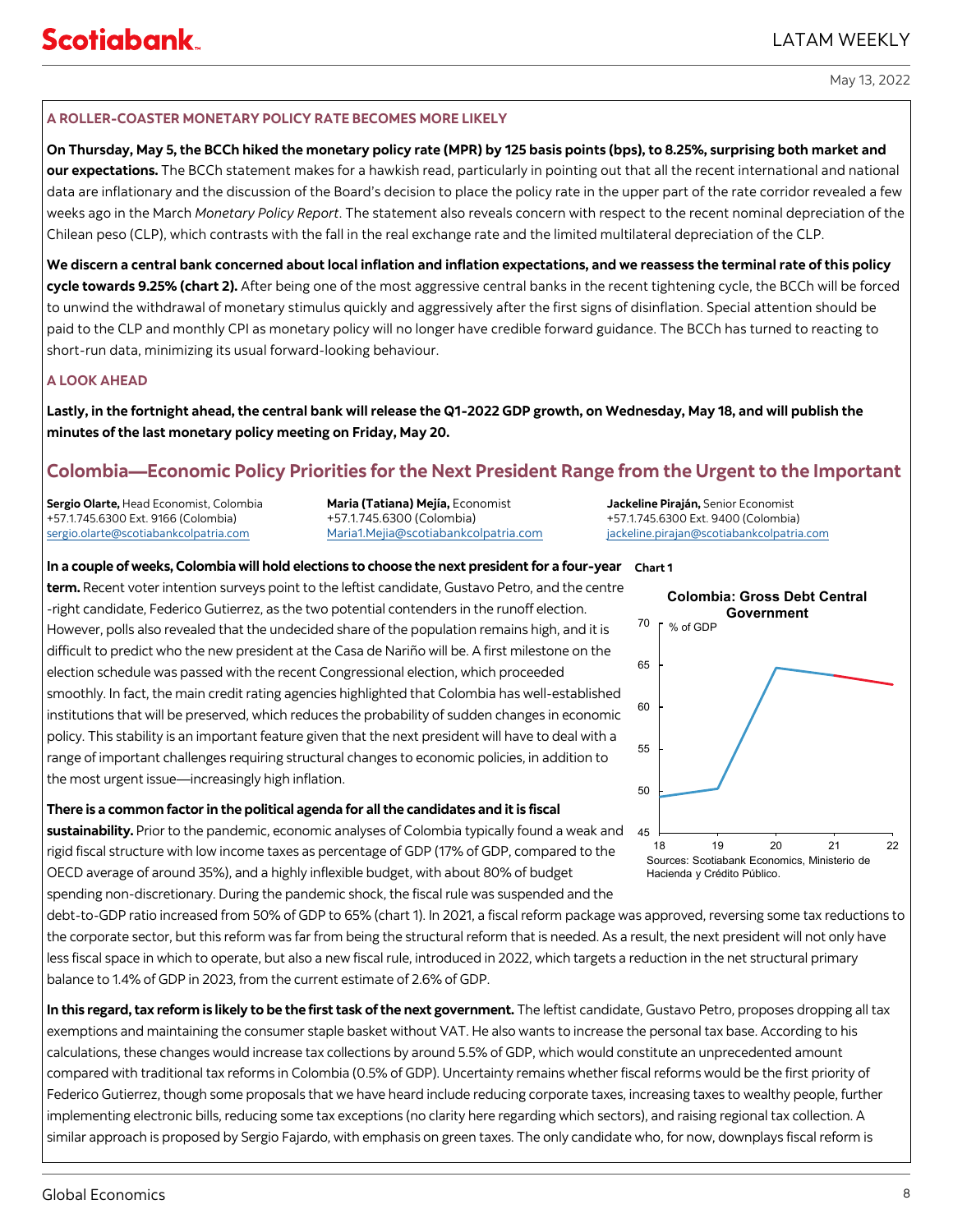Rodolfo Hernandez, whose main priority is fighting corruption; he is considering reducing bureaucratic burdens to limit the scope for corruption. He is considering lowering the VAT to 10% and eliminating the tax on financial transactions.

**Regardless of the election outcome, the market will find that the next president is committed to fiscal responsibility, aiming to achieve lower debt as a percentage of GDP.** All of that should send a positive message with respect to the public debt market pricing. In any case, it is important to recall that the eventual fiscal reform package must be approved by Congress, which make us think that a candidate with stronger negotiation skills and a pragmatic approach will end up achieving more positive outcomes.

**The second main issue on the economic policy agenda is Pension Reform.** Currently, Colombia not only has a highly regressive system, but also a very inefficient system. In fact, only about 25% of the elderly population has a pension. In this respect, any pension reform would impact financial markets if the transition were carried out suddenly. It is noteworthy, therefore, that none of the candidates are looking to change special regimes, which usually imply higher pension subsidies to politicians, teachers, and the military. Moreover, none expect to change pension parameters, such as the eligibility age, nor propose significant reductions on regressive subsidies to wealthy people.

**The most ambitious pension reform proposals come, again, from Gustavo Petro, who advocates a mandatory contribution to the public system (which usually only has liabilities) for people of up to 4 monthly minimum salaries (more than the 80% of pensioners).** This proposal would reduce flows of private pension funds, which eventually will affect their Assets Under Management, whose principal investment is in public debt (since they have 28% of total local debt outstanding). Given the potential impact on asset markets, this possible reform should be monitored closely. Another proposal from Petro is to guarantee a universal pension of at least half the minimum salary, which would have a future fiscal cost (which bowing to the lack of specifics cannot be calculated).

**The other candidates have somewhat less ambitious pension reform plans.** Federico Gutierrez is not looking to change the current pension system. Instead, he would concentrate his efforts in subsidizing vulnerable people (a third of the minimum salary) and promote some skill programs for the aged population. Sergio Fajardo's proposal mirrors Gustavo Petro's, but with a lower mandatory contribution to the public system (up to two monthly minimum wages), which could represent a liquidity shock to private pension funds. Fajardo's proposal also includes some solidarity pillars for vulnerable populations (payment of a half monthly minimum salary). Rodolfo Hernández's plan includes a competing system putting the public and the private pension funds on the same playing field, which would likely increase the fiscal burden to cover current pensions but could also stimulate capital markets.

**All in all, while pension reform will feature prominently on the policy agenda, its path forward is difficult since it must pass through congress and in Colombia's history it is a fraught topic for politicians.** In part, this is because, depending on the reform, it would have an impact on the capital market liquidity, but also would imply a potential fiscal burden if current regressive subsidies to wealthy people are not moderated.

**The picture for the next president is far from rosy.** The post-pandemic recovery has seen increased social demands as monetary poverty has risen, and current inflation is adding additional pressure. We expect fiscal issues to be at the top of the new president's "to do" list. All in all, if the eventual fiscal reforms contribute to fiscal sustainability in the medium term, it would be credit positive. But it will also be important to see how the next president deals with current social demands.

# **Mexico—The (Public Finance) Costs of Fighting Inflation**

**Eduardo Suárez,** VP, Latin America Economics +52.55.9179.5174 (Mexico) [esuarezm@scotiabank.com.mx](mailto:esuarezm@scotiabank.com.mx)

## **On May 4, the government announced a package of measures to reduce inflationary pressures in key items of the consumption**

**basket.** Some details of the package are not entirely clear, making it difficult to estimate the impact of the program accurately. However, most of the measures to reduce prices, or at least curb price increases, are likely to have a cost either to public finances or the private sector. The government estimates that the program, which is scheduled to last for six months, will help contain pressures on goods that contributed to 190 basis points of inflation in March, with a cost of 1.4 percentage points of GDP to the government.

**The aim is to contribute to reducing inflation through three main channels (table 1).**

**In addition, an agreement was reached with Telmex and América Móvil, which decided to maintain their prices during 2022.** 

**While the measures aimed at containing price pressures could temporarily reduce inflation, we believe global price shocks will be long -lasting as supply chain disruptions are estimated to potentially extend into 2024.** The time-bound nature of the program could mean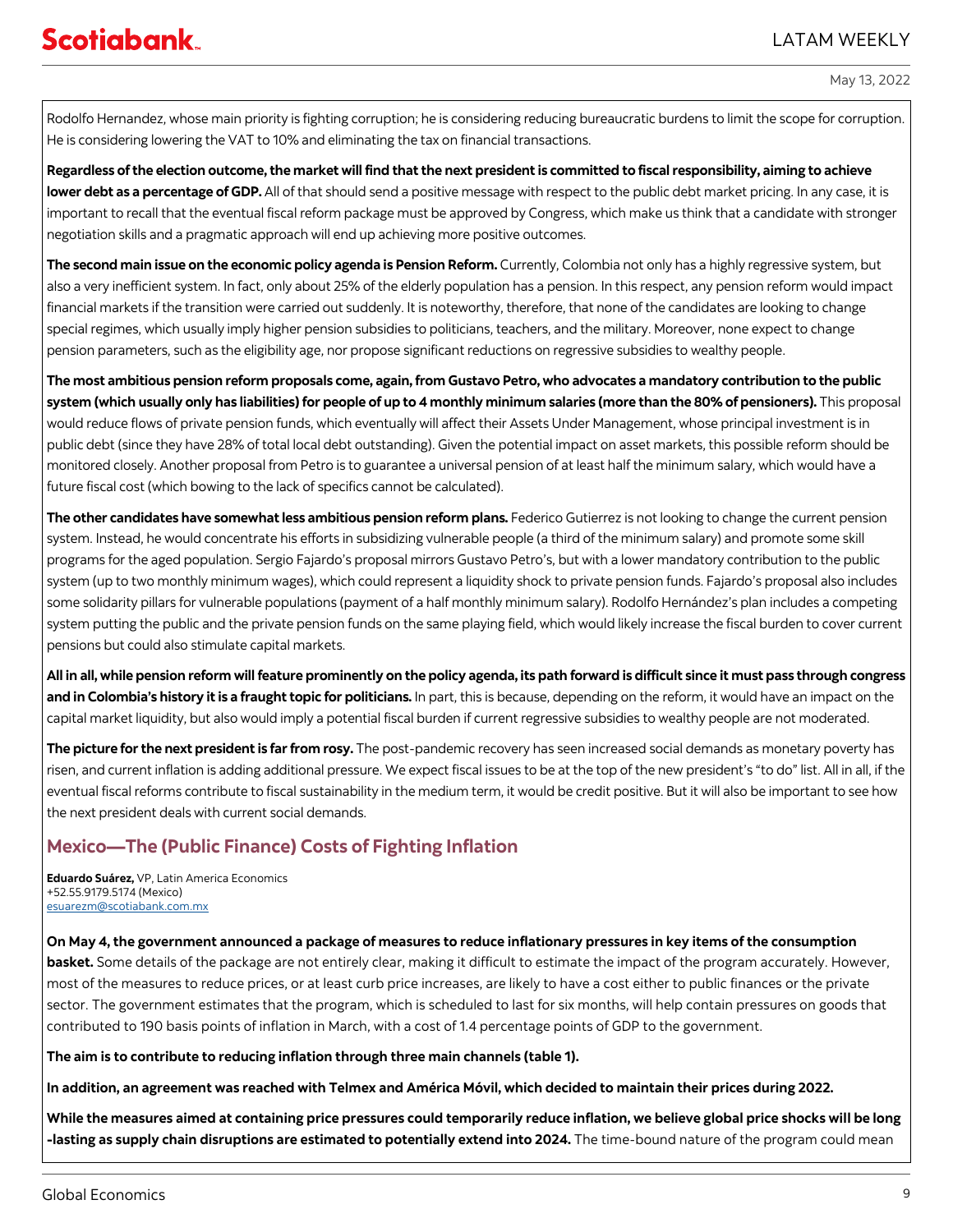May 13, 2022

that it provides only an ephemeral break in inflationary pressures. Furthermore, there is a risk that the Ukraine conflict will further escalate, leading to a range of impacts across a broader set of industries. With this, and considering the impact that these measures could have on public finances (higher spending and lower revenues) above the estimates already included in the 2022 Economic Package, such as the 4% growth assumption, and the average cetes/repo rate of 5%, we consider a steepening of the curve as a possible impact of the package. In this respect, a temporary respite from inflation could come at a

|                                                      | Table 1: Government of Mexico-Inflation Fighting Program                                                                                                                                                                                                                                                                                                                                                                                                                                                                                         |
|------------------------------------------------------|--------------------------------------------------------------------------------------------------------------------------------------------------------------------------------------------------------------------------------------------------------------------------------------------------------------------------------------------------------------------------------------------------------------------------------------------------------------------------------------------------------------------------------------------------|
| Incentives to food<br>production                     | By maintaining previously announced fuel subsidies.<br>Incentivizing grain producers, through the Sembrando Vida y Producción para<br>el Bienestar federal programs.<br>Subsidies and direct transfers of fertilizers for production, through the<br>Fertilizantes para el Bienestar program (also eliminating the compensatory<br>quotas applied to ammonium sulfate imports).                                                                                                                                                                  |
| Incentives for more efficient<br>food distribution   | Support food producers by providing increased protection with 12,000<br>security personnel and 2,300 vehicles. It is unclear where these elements will<br>come from, but a reallocation of security forces could affect other sectors,<br>such as tourism.                                                                                                                                                                                                                                                                                       |
| Foreign trade strategy                               | Freeze highway fees, as well as railroad rates.<br>Tariffs will be applied at a zero rate for basic food basket goods and<br>commodities. This support will cover 21—mainly agricultural—products.<br>The government will also establish a corn reserve of between 800k and 1M<br>tons. In addition, small producers will be supported with guaranteed prices. (A<br>risk associated with this element of the strategy to encourage producers to<br>focus on products such as corn, beans, etc. is that it will lead to suboptimal<br>land use.) |
| Sources: Scotiabank Economics, Government of Mexico. |                                                                                                                                                                                                                                                                                                                                                                                                                                                                                                                                                  |

longer-term cost in terms of an adverse impact on public finances. And while it is difficult to discern the impact of the package and the movements in global markets, over the last few days we have observed a widening of Mexico's CDS, and a steepening of the curve, which is consistent with our reading that this package could lead to a temporary reduction in the short-term inflation premium, but an increase in the credit premium of Mexican debt, owing to the fiscal cost of these measures.

# **Peru—Finding Growth amidst Inflation and Political Noise**

[guillermo.arbe@scotiabank.com.pe](mailto:guillermo.arbe@scotiabank.com.pe) [mario.guerrero@scotiabank.com.pe](mailto:mario.guerrero@scotiabank.com.pe)

**Guillermo Arbe,** Head Economist, Peru **Mario Guerrero,** Deputy Head Economist<br>+51.1.211.6052 (Peru) +51.1.211.6000 Ext. 16557 (Peru) +51.1.211.6052 (Peru) +51.1.211.6000 Ext. 16557 (Peru)

**Inflation continues to rage, rising to 8.0% for the 12-month period to April.** Price pressures were broad-based in April, with increases to over 77% of the 586 products that make up the consumer index. Furthermore, wholesale inflation, linked to production costs, jumped from 11.6% in March to 13.1% in April, suggesting that still-higher inflation is likely before it begins to correct. For May, we expect yearly inflation to be in the vicinity of 8.5%. Although the government announced tax benefits for staples including chicken, eggs, milk, meat, wheat and sugar starting in May, we doubt their effectiveness. Given the increase in inflation, it came as no surprise that the BCRP raised its reference rate by 50 bps to 5.0% on Thursday, May 12. We expect another 50 bps increase in June.

**According to figures released by the BCRP, Peru's 12-month deficit fell to an astonishingly low 1.0% of GDP in April (chart 1).** Peru has thus already returned to the fiscal rule. The results reflect a very strong income tax season in the March–April income tax season. In April, tax revenue rose 30% y/y, led by income tax, up 66%. April could, however, represent the trough for the year, as the deficit begins to slowly creep back up now that the main tax season is over. Even so, Peru's fiscal situation is extremely comfortable and helps reduce the need for debt financing at a time when interest rates are rising.

**First-quarter GDP growth figures are scheduled to be released on May 15.** We expect 3.5% y/y aggregate GDP growth, based on January –February monthly figures. Growth has held up well in the quarter, led by hospitality, restaurant, school supplies, and transportation expenditure, as mobility restrictions were lifted and schools re-opened. Tourism also picked up, rising nearly 700% y/y over January–April according to figures provided by the Minister of Trade and Tourism, Roberto Sánchez. The border with Chile was re-opened in May, which could stimulate tourism and trade further. And yet, it will become increasingly difficult to sustain +3% growth over time, as the y/y measure loses the benefit of base-effect comparisons with mobility restrictions early last year. Add to this rising costs, higher interest rates, and global metal markets that are beginning to correct, and the environment for growth becomes even more difficult. Not to mention continuing political turbulence.

**One thing that is likely to help support growth is the promise of a new round of pension fund withdrawals and access to worker compensation accounts.** Congress authorized a new withdrawal from pension funds (AFPs) for up to USD 4,800 (PEN 18,400). The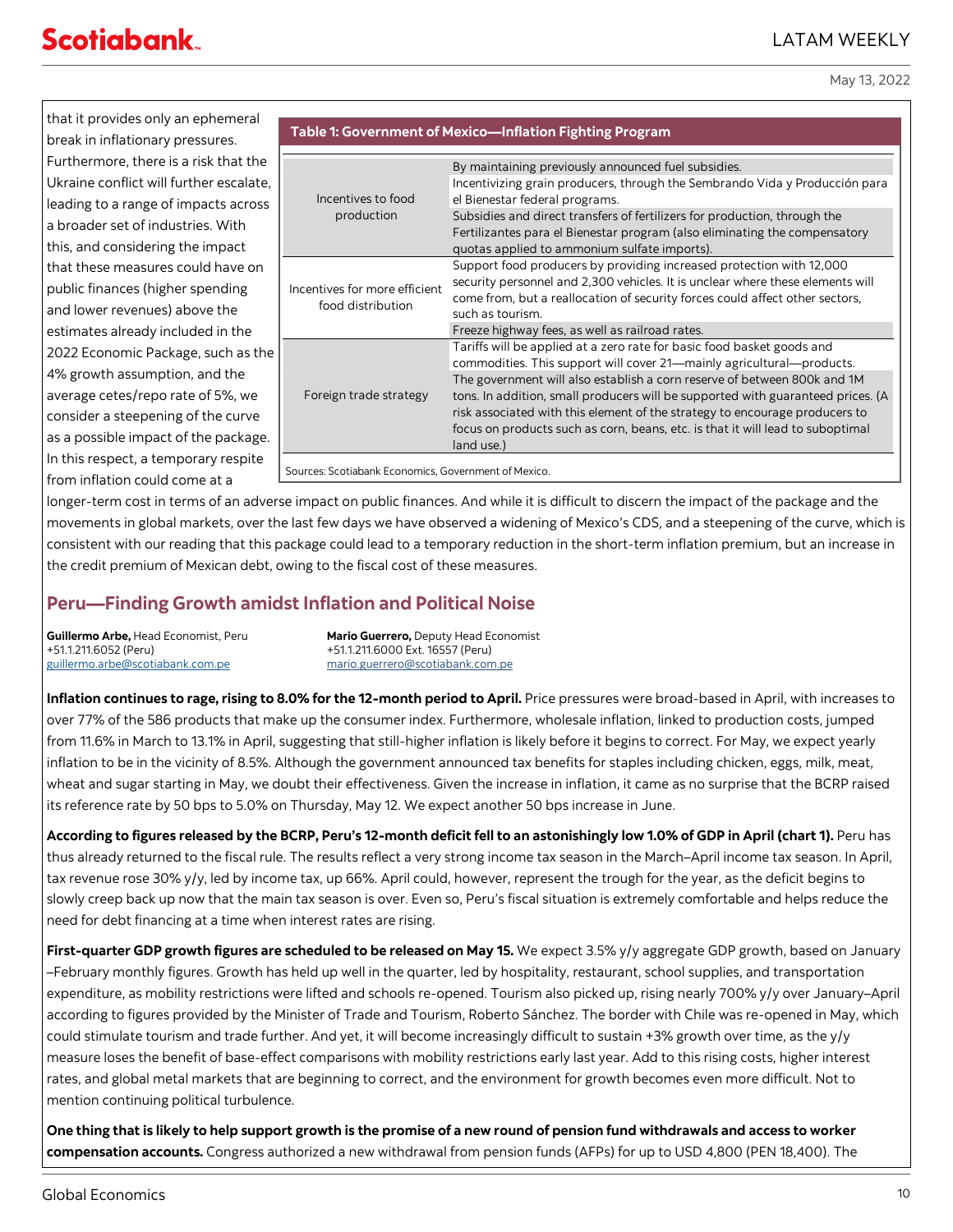## Executive must soon decide whether or not to veto the bill. It is not clear if it will do so, however, as a veto would probably be overridden by Congress. If that is the case, it is possible that withdrawals would start as soon as June. Congress also authorized full access to worker compensation accounts (Compensación por Tiempo de Servicios, CTS) from now until December 2023. Peru established the CTS system to compensate for job loss, as the country has no unemployment benefits.

**Withdrawals from pension funds and worker compensation accounts, if drawn in full, could provide households with about USD40 bn in funds, or over 5% of GDP.** We estimate that in the past anywhere between a third and a half of withdrawals were channeled into greater consumption, with the remainder used to bolster savings or reduce debt (table 1).

**These measures are not without cost, however, as workers will have lower resources available upon retirement or if unemployed.** The Bank Superintendent estimates that the new pension fund withdrawal could amount to between 20% and 25% of Assets Under Management (AUM). This could lead the BCRP to implement measures to provide AFPs with liquidity, such as repos sovereign bond facilities.

**The government also announced a 10% increase in the minimum wage, from PEN 930 to PEN 1,025 (USD 267).**  Although the scope of this measure is limited (12% of the formal labour market), it should support consumption. Note that these measures have not been strong drivers of inflation in the past, but are certainly an additional factor in today's already-inflationary environment.

**The week has been particularly active in political events.**  Congress finally determined the new make-up of the

Constitutional Court (Tribunal Constitucional), Peru's equivalent to the Supreme Court. (The tenure of six Court members out of seven in total had expired, in some cases for over a year.) With so many members being replaced it is difficult to assess how the new Court will rule. However, the general impression seems to be that the Court is

conservative on social issues (such as gender issues), but also broadly against State involvement in markets.

**Meanwhile, ten members of Congress from Perú Libre resigned from the government party this week.** These members, all of whom are closer to President Castillo than to the more radical leadership of Perú Libre, will mostly likely join the Partido Magisterial y Popular, a new party that is being formed to participate in the October 2 regional elections. The division leaves the Cerrón-controlled Perú Libre with 23 members in Congress.

**Poverty figures for 2021 were released and came in mid-way between relief and worrisome.** Relief because the 25.9% poverty figure was a sharp improvement over the rise to 30.1% in COVID-19-year 2020. But also worrisome because it remains well off the pre-COVID-19 level of 20.2% in 2019. Poverty should continue declining in 2022, based on jobs growth, but it may take another year or two for it to return to 20% or lower.

# LATAM WEEKLY

May 13, 2022



|                                                     |                             | PEN bn | % of GDP |
|-----------------------------------------------------|-----------------------------|--------|----------|
|                                                     | 1st pension fund withdrawal | 3.0    | 0.4      |
|                                                     | 2nd pension fund withdrawal | 3.6    | 0.5      |
|                                                     | 3rd pension fund withdrawal | 17.2   | 2.3      |
|                                                     | Partial withdrawal CTS      | 4.5    | 0.6      |
| 2020                                                | Total                       | 28.2   | 3.7      |
|                                                     | 4th pension fund withdrawal | 9.0    | 1.2      |
|                                                     | 5th pension fund withdrawal | 32.2   | 4.2      |
|                                                     | 1st 100% CTS withdrawal     | 9.0    | 1.2      |
| 2021                                                | Total                       | 50.3   | 6.6      |
|                                                     | 6th pension fund withdrawal | 30.0   | 4.0      |
|                                                     | 2nd 100% CTS withdrawal     | 11.0   | 1.5      |
| 2022*                                               | Total                       | 41.0   | 5.4      |
|                                                     | <b>Total accumulated</b>    | 119.5  | 15.8     |
| * Estimates for potential withdrawals, if approved. |                             |        |          |
| Sources: Scotiabank Economics, MEF, Asociación AFP. |                             |        |          |

**Table 1: Peru—Pension Fund & Worker Compensation (CTS) Withdrawals**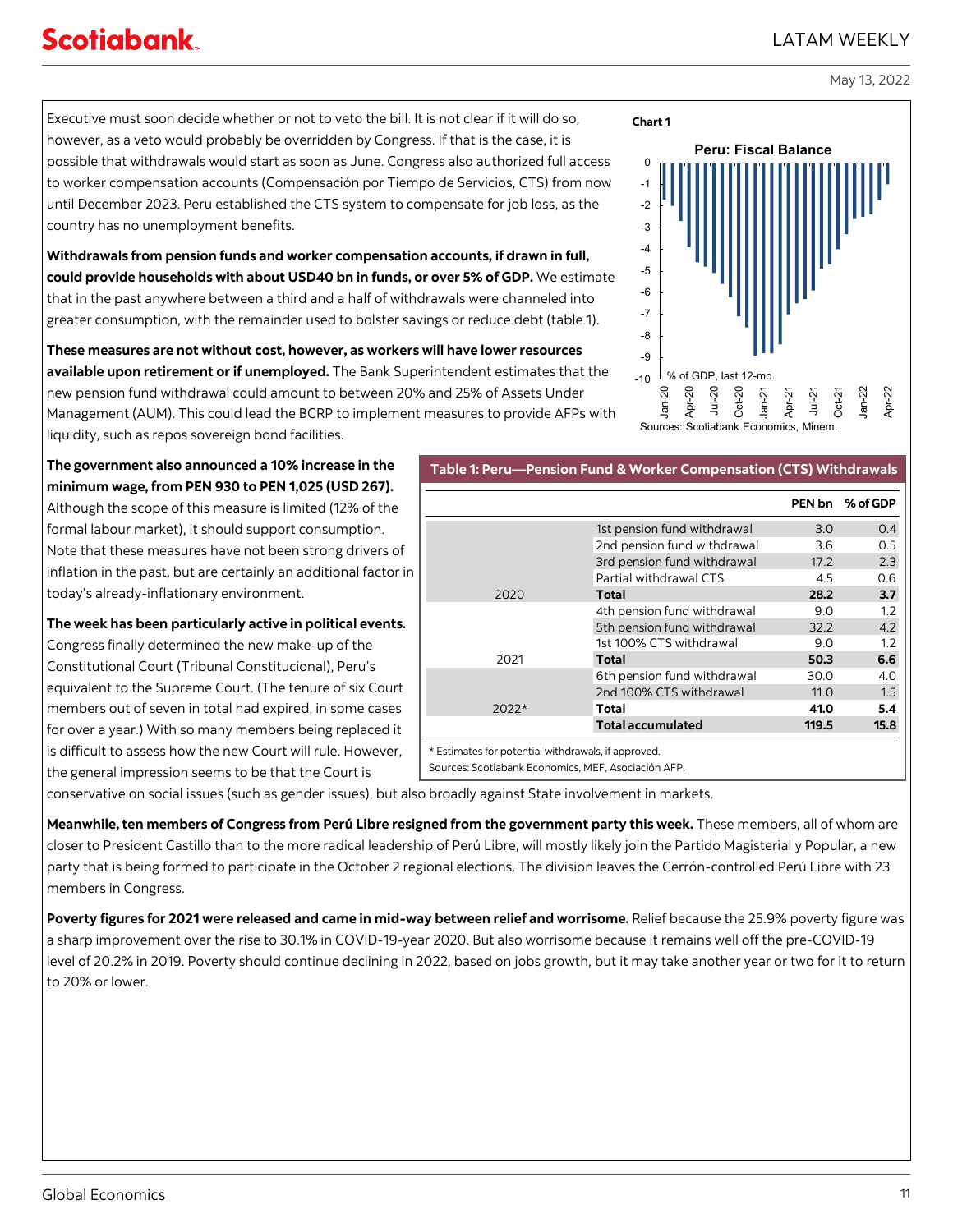## <span id="page-11-0"></span>**Market Events & Indicators for May 14–27**

**ARGENTINA**

| Date     | Time Event                          | Period | <b>BNS</b> | <b>Consensus</b><br>Latest |            | <b>BNS Comments</b> |
|----------|-------------------------------------|--------|------------|----------------------------|------------|---------------------|
| May-17   | 15:00 Capacity Utilization (%)      | Mar    | $- -$      | $\qquad \qquad -$          | 64.3       |                     |
| $May-19$ | 15:00 Economic Activity Index (m/m) | Mar    | $- -$      | $\sim$ $-$                 | 1.8        |                     |
| $May-19$ | 15:00 Economic Activity Index (y/y) | Mar    | $- -$      | $\frac{1}{2}$              | 9.1        |                     |
| $May-19$ | 15:00 Exports Total (USD mn)        | Apr    | $- -$      | $\sim$ $-$                 | 7352       |                     |
| $May-19$ | 15:00 Imports Total (USD mn)        | Apr    | $- -$      | $\sim$ $-$                 | 7073       |                     |
| $May-19$ | 15:00 Trade Balance (USD mn)        | Apr    | $- -$      | $- -$                      | 279        |                     |
| May-19   | UTDT Leading Indicator              | Apr    | $- -$      | $\frac{1}{2}$              | 1.17       |                     |
| $May-20$ | Budget Balance (ARS mn)             | Apr    | --         | $\sim$ $-$                 | $-99753.3$ |                     |
| $May-24$ | 15:00 Shop Center Sales (y/y)       | Mar    | $- -$      | $- -$                      | 32.9       |                     |
| $May-24$ | 15:00 Supermarket Sales (y/y)       | Mar    | $- -$      | $\frac{1}{2}$              | 6.62       |                     |
| $May-26$ | Consumer Confidence Index (%)       | May    | --         | $\frac{1}{2}$              | 35.72      |                     |
|          |                                     |        |            |                            |            |                     |

#### **BRAZIL**

| Date      | <b>Time Event</b>                         | Period   | <b>BNS</b>        | Consensus                | Latest     | <b>BNS Comments</b> |
|-----------|-------------------------------------------|----------|-------------------|--------------------------|------------|---------------------|
| May-16    | 7:00 FGV CPI IPC-S (%)                    | $15-May$ | $-$               | 0.55                     | 0.83       |                     |
| May-16    | 7:25 Central Bank Weekly Economist Survey |          | --                | $\overline{\phantom{a}}$ | $\sim$ $-$ |                     |
| May-16    | 8:00 Economic Activity (m/m)              | Mar      | $\frac{1}{2}$     | 0.7                      | 0.34       |                     |
| May-16    | 8:00 Economic Activity (y/y)              | Mar      | $- -$             | 0.9                      | 0.66       |                     |
| May-16    | 14:00 Trade Balance Weekly (USD mn)       | 15-May   | $\frac{1}{2}$     | $\sim$ $\sim$            | 2032.9     |                     |
| May-17    | 4:00 FIPE CPI - Weekly (%)                | $15-May$ | $\sim$ $-$        | $\overline{\phantom{a}}$ | 1.33       |                     |
| May-17    | 7:00 FGV Inflation IGP-10 (m/m)           | May      | ۰-                | 0.37                     | 2.48       |                     |
| May 16-20 | Current Account Balance (USD mn)          | Mar      | ۰-                | 700                      | $-2414$    |                     |
| May 16-20 | Foreign Direct Investment (USD mn)        | Mar      | $\frac{1}{2}$     | 6076.3                   | 11842.6    |                     |
| May 16-20 | Net Debt % GDP                            | Mar      | $\frac{1}{2}$     | 57.4                     | 57.1       |                     |
| May 16-20 | Nominal Budget Balance (BRL bn)           | Mar      | $\frac{1}{2}$     | $-15$                    | $-22.545$  |                     |
| May 16-20 | Outstanding Loans (m/m)                   | Mar      | $\sim$ $-$        | $\sim$ $\sim$            | 0.8        |                     |
| May 16-20 | Personal Loan Default Rate (%)            | Mar      | $\frac{1}{2}$     | $\sim$ $-$               | 4.71       |                     |
| May 16-20 | Primary Budget Balance (BRL bn)           | Mar      | $\frac{1}{2}$     | $-3.175$                 | 3.471      |                     |
| May 16-20 | Total Outstanding Loans (BRL bn)          | Mar      | $\qquad \qquad -$ | $\overline{\phantom{a}}$ | 4710.96    |                     |
| $May-23$  | 7:00 FGV CPI IPC-S (%)                    | $22-May$ | $\sim$ $-$        | 0.55                     | 0.83       |                     |
| $May-23$  | 7:25 Central Bank Weekly Economist Survey |          | $- -$             | $\overline{a}$           | $\sim$ $-$ |                     |
| $May-23$  | 14:00 Trade Balance Weekly (USD mn)       | 21-May   | $\frac{1}{2}$     | $\sim$ $\sim$            | 2032.9     |                     |
| $May-24$  | 8:00 IBGE Inflation IPCA-15 (m/m)         | May      | $\sim$ $-$        | $\overline{a}$           | 1.73       |                     |
| May-24    | 8:00 IBGE Inflation IPCA-15 (y/y)         | May      | $\frac{1}{2}$     | $- -$                    | 12.03      |                     |
| $May-25$  | 4:00 FIPE CPI - Weekly (%)                | $23-May$ | $\sim$ $-$        | $-$                      | 1.33       |                     |
| $May-25$  | 7:00 FGV Consumer Confidence              | May      | $\frac{1}{2}$     | $\overline{\phantom{a}}$ | 78.6       |                     |
| May-25    | 8:30 Current Account Balance (USD mn)     | Apr      | ٠.                | 700                      | $-2414$    |                     |
| May-25    | 8:30 Foreign Direct Investment (USD mn)   | Apr      | $\sim$ $-$        | 6076.3                   | 11842.6    |                     |
| $May-25$  | 13:30 Federal Debt Total (BRL bn)         | Apr      | $\qquad \qquad -$ | $\sim$ $-$               | 5565       |                     |
| May-26    | 7:00 FGV Construction Costs (m/m)         | May      | $\sim$ $-$        | $\overline{\phantom{a}}$ | 0.87       |                     |
| May 20-26 | Tax Collections (BRL bn)                  | Apr      | $\sim$ $-$        | $\overline{\phantom{a}}$ | 164146.66  |                     |
| $May-27$  | 8:30 Outstanding Loans (m/m)              | Apr      | $- -$             | $- -$                    | 0.8        |                     |
| $May-27$  | 8:30 Personal Loan Default Rate (%)       | Apr      | $- -$             | $- -$                    | 4.71       |                     |
| $May-27$  | 8:30 Total Outstanding Loans (BRL bn)     | Apr      | $- -$             | $- -$                    | 4710.96    |                     |
| May 24-31 | Formal Job Creation Total                 | Apr      | $\qquad \qquad -$ | $- -$                    | 328507     |                     |

| <b>CHILE</b> |                                       |        |            |               |        |                                                                      |
|--------------|---------------------------------------|--------|------------|---------------|--------|----------------------------------------------------------------------|
| Date         | Time Event                            | Period | <b>BNS</b> | Consensus     | Latest | <b>BNS Comments</b>                                                  |
| May-18       | 8:30 Current Account Balance (USD mn) | 1Q     | $-$        | $- -$         |        | $-7554$                                                              |
| May-18       | $8:30$ GDP (g/g)                      | 1Q     | $-0.4$     | $- -$         |        | 1.8 We estimate a GDP expansion of 7.9% y/y for the first quarter of |
| May-18       | $8:30$ GDP $(y/y)$                    | 1Q     | 7.9        | $\sim$ $-$    |        | 12 2022, consistent with our forecast of GDP growth of 3% in 2022.   |
| May-20       | <b>Central Bank Meeting Minutes</b>   |        | $ -$       |               |        |                                                                      |
| Mav-24       | $9:00$ PPI (m/m)                      | Apr    | $ -$       | $- -$         |        |                                                                      |
| May-24       | Central Bank Traders Survey           |        | $ -$       | $\frac{1}{2}$ |        | $ -$                                                                 |

Forecasts at time of publication. Sources: Scotiabank Economics, Bloomberg.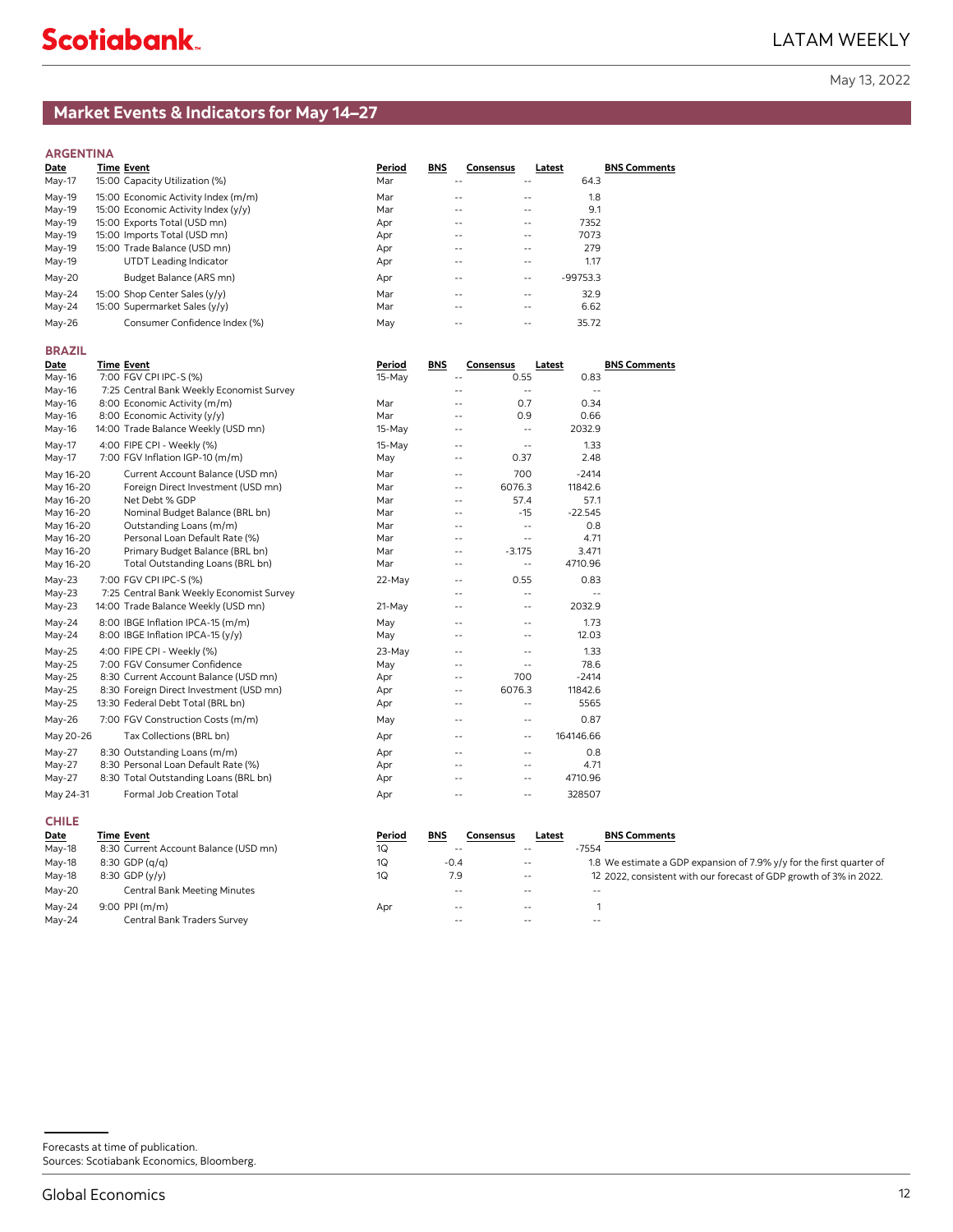## **Market Events & Indicators for May 14–27**

### **COLOMBIA**

| Date   | Time Event                        | Period | <b>BNS</b>    | Consensus | Latest        | <b>BNS Comments</b>                                                                                                                                                                                        |
|--------|-----------------------------------|--------|---------------|-----------|---------------|------------------------------------------------------------------------------------------------------------------------------------------------------------------------------------------------------------|
| May-16 | 11:00 Imports CIF Total (USD mn)  | Mar    | $\frac{1}{2}$ |           | $- -$         | 5826.68                                                                                                                                                                                                    |
| May-16 | 11:00 Trade Balance (USD mn)      | Mar    | $- -$         |           | $- -$         | $-1101.8$                                                                                                                                                                                                  |
| May-16 | 12:00 Economic Activity NSA (y/y) | Mar    | 6.5           |           | $\frac{1}{2}$ | 8.1 The economy is expected to continue putting in a strong                                                                                                                                                |
| May-16 | 12:00 GDP NSA (y/y)               | 1Q     | 6.6           |           | 7.6           | 10.8 performance through Q1-2022, with the services sector                                                                                                                                                 |
| May-16 | $12:00$ GDP $(q/q)$               | 1Q     | $-1.12$       |           | $-0.1$        | 4.3 contributing significantly, but also with a better contribution from<br>other sectors such as construction. Given the still strong kick-off in<br>2022, we expect the economy to grow by 5.8% in 2022. |
| May-25 | Industrial Confidence             | Apr    | $\frac{1}{2}$ |           | $\frac{1}{2}$ | 13.6                                                                                                                                                                                                       |
| May-25 | Retail Confidence                 | Apr    | $\frac{1}{2}$ |           | $- -$         | 35.5                                                                                                                                                                                                       |
| Mav-27 | Central Bank Board Meeting        |        |               |           |               | $- -$                                                                                                                                                                                                      |

### **MEXICO**

| Date     | <b>Time Event</b>                            | Period   | BNS | Consensus         |                   | Latest  | <b>BNS Comments</b> |
|----------|----------------------------------------------|----------|-----|-------------------|-------------------|---------|---------------------|
| May-17   | 10:00 International Reserves Weekly (USD mn) | 13-May   |     | --                | $- -$             | 198798  |                     |
| May-20   | Banamex Survey of Economists                 |          |     |                   |                   |         |                     |
| May-24   | 7:00 Bi-Weekly Core CPI (%)                  | 15-May   |     | $- -$             | $- -$             | 0.27    |                     |
| $May-24$ | 7:00 Bi-Weekly Core CPI (y/y)                | $15-May$ |     | $- -$             | $\sim$ $-$        | 7.27    |                     |
| $May-24$ | 7:00 Bi-Weekly CPI (%)                       | 15-May   |     | $\qquad \qquad -$ | $- -$             | 0.18    |                     |
| $May-24$ | 7:00 Bi-Weekly CPI (y/y)                     | 15-May   |     | $- -$             | $- -$             | 7.65    |                     |
| May-24   | 10:00 International Reserves Weekly (USD mn) | $20-May$ |     | $\qquad \qquad -$ | $\qquad \qquad -$ | 198798  |                     |
| $May-25$ | 7:00 Economic Activity IGAE (m/m)            | Mar      |     | $- -$             | $- -$             | 0.01    |                     |
| $May-25$ | 7:00 Economic Activity IGAE (y/y)            | Mar      |     | $-$               | $\sim$ $-$        | 2.45    |                     |
| $May-25$ | 7:00 Exports (USD mn)                        | Apr      |     | $- -$             | $\qquad \qquad -$ | 52000.4 |                     |
| $May-25$ | 7:00 GDP Nominal $(y/y)$                     | 1Q       |     |                   | $- -$             | 9.01    |                     |
| $May-25$ | 7:00 GDP NSA $(y/y)$                         | $1Q$ F   |     | $\qquad \qquad -$ | $- -$             | 1.55    |                     |
| $May-25$ | 7:00 GDP SA (q/q)                            | $1Q$ F   |     |                   | $- -$             | 0.88    |                     |
| $May-25$ | 7:00 Imports (USD mn)                        | Apr      |     | $- -$             | $\frac{1}{2}$     | 51801.7 |                     |
| May-25   | 7:00 Trade Balance (USD mn)                  | Apr      |     | $\qquad \qquad -$ | $\qquad \qquad -$ | 198.72  |                     |
| May-25   | 10:00 Current Account Balance (USD mn)       | 1Q       |     | $- -$             |                   | 2958    |                     |
| $May-26$ | 7:00 Retail Sales (m/m)                      | Mar      |     | $- -$             | $- -$             | 0.8     |                     |
| $May-26$ | 7:00 Retail Sales (y/y)                      | Mar      |     |                   |                   | 6.4     |                     |
| $May-26$ | 10:00 Central Bank Monetary Policy Minutes   |          |     | $\qquad \qquad -$ | $- -$             | $- -$   |                     |

#### **PERU**

| Date      | <b>Time Event</b>                | Period | <b>BNS</b> | Consensus | Latest        | <b>BNS Comments</b>                                                                                                                                         |
|-----------|----------------------------------|--------|------------|-----------|---------------|-------------------------------------------------------------------------------------------------------------------------------------------------------------|
| May-15    | 11:00 Economic Activity (y/y)    | Mar    | 3.5        |           | $- -$         | 4.92 Driven by domestic demand sectors, mainly commerce and<br>services, due to fewer COVID restrictions.                                                   |
| May-15    | 11:00 Lima Unemployment Rate (%) | Apr    | 8.8        |           | $- -$         | 9.4 Improved with respect to the past 3 months due to the start of<br>face-to-face education. The unemployment rate is still above pre-<br>pandemic levels. |
| May 16-27 | GDP(y/y)                         | 10     | 3.5        |           | $\frac{1}{2}$ | 3.2 Above market expectations, driven by agricultural exports and<br>recovery in the oil & gas, commerce, and services sectors. Mining                      |

Forecasts at time of publication. Sources: Scotiabank Economics, Bloomberg. output posted low performance affected by social protests.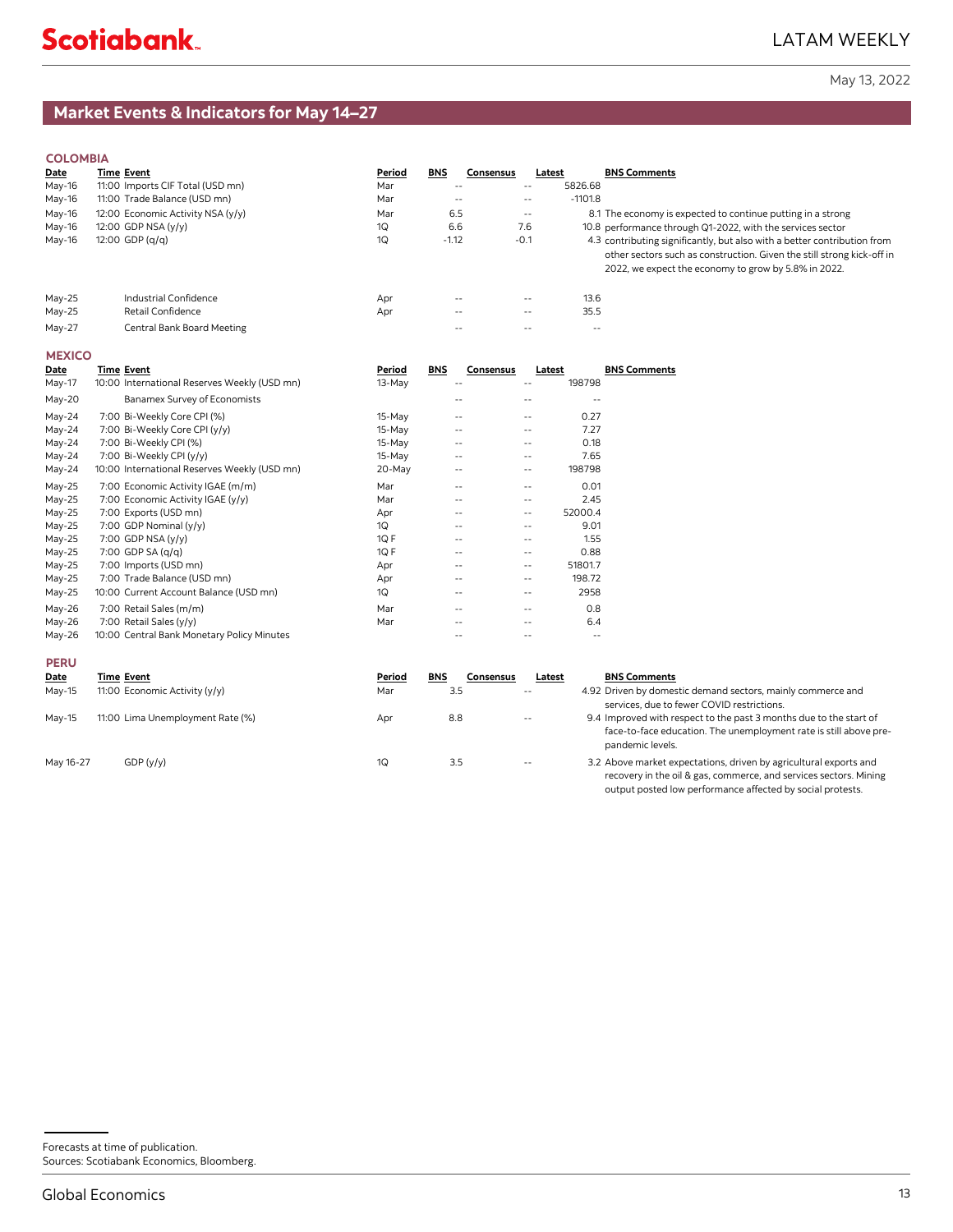## LATAM WEEKLY

May 13, 2022

## **Scotiabank Economics Latam Coverage**



#### **COSTA RICA**

| Website:   | Click here to be redirected        |  |  |  |  |  |
|------------|------------------------------------|--|--|--|--|--|
| Subscribe: | estudios.economicos@scotiabank.com |  |  |  |  |  |
| Coverage:  | Spanish                            |  |  |  |  |  |